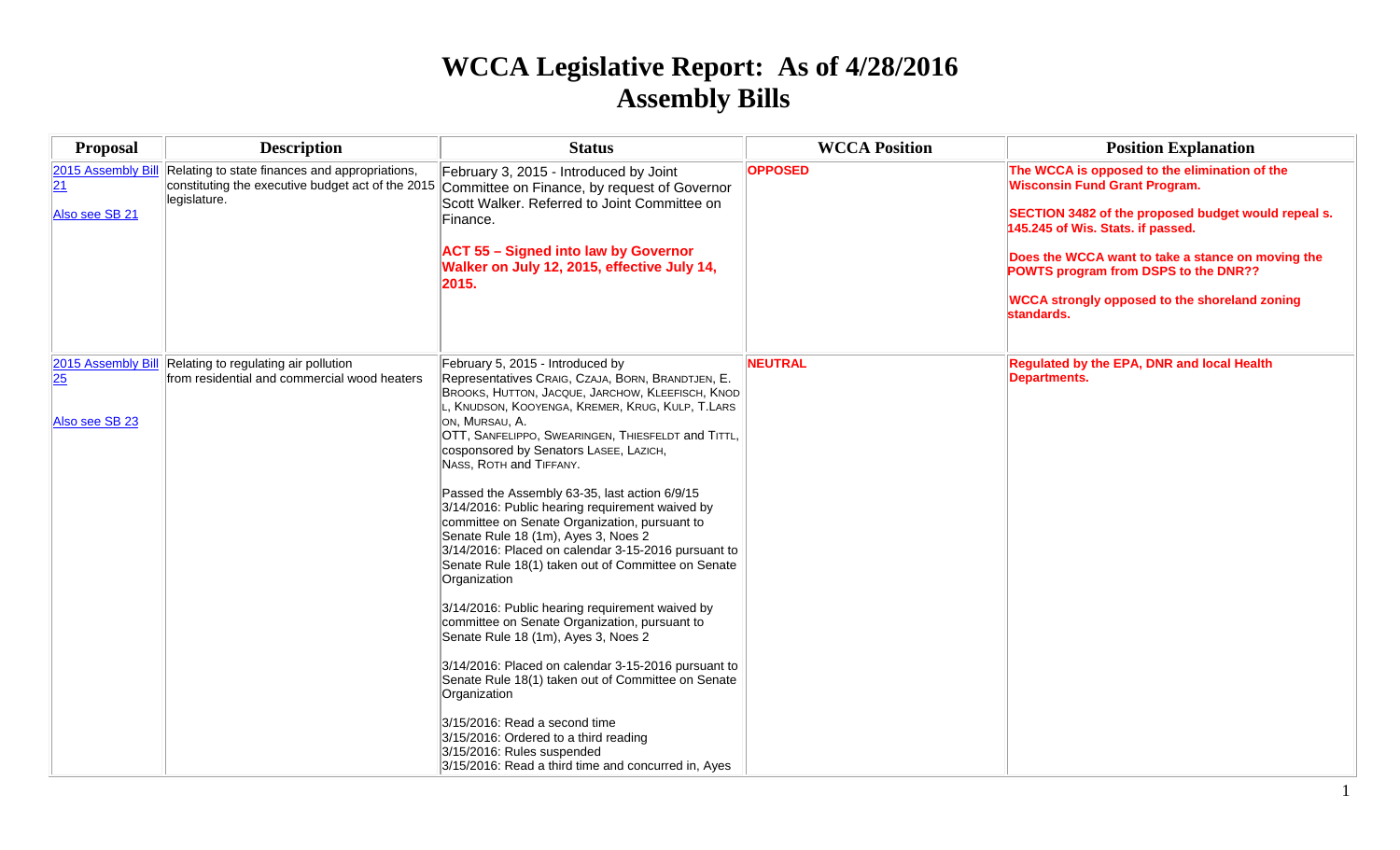|                                             |                                                                                                                                                                                                                                                                                                                                                                                                                                                                                                                                                                                                                                                                                                                | 19, Noes 13<br>3/15/2016: Ordered immediately messaged                                                                                                                                                                                                                                                                                                                                                                                                                                  |                |                                                                                                                                                                                                                                                                                                                                                                                                                                                                                                                                                                                                                                  |
|---------------------------------------------|----------------------------------------------------------------------------------------------------------------------------------------------------------------------------------------------------------------------------------------------------------------------------------------------------------------------------------------------------------------------------------------------------------------------------------------------------------------------------------------------------------------------------------------------------------------------------------------------------------------------------------------------------------------------------------------------------------------|-----------------------------------------------------------------------------------------------------------------------------------------------------------------------------------------------------------------------------------------------------------------------------------------------------------------------------------------------------------------------------------------------------------------------------------------------------------------------------------------|----------------|----------------------------------------------------------------------------------------------------------------------------------------------------------------------------------------------------------------------------------------------------------------------------------------------------------------------------------------------------------------------------------------------------------------------------------------------------------------------------------------------------------------------------------------------------------------------------------------------------------------------------------|
| 2015 Assembly Bill<br>54<br>Also see SB 25  | Relating to: the authority of a county to zone<br>shorelands in a town that is located entirely on<br>an island and authorized to exercise village<br>powers.<br>Under current law, a county must enact a                                                                                                                                                                                                                                                                                                                                                                                                                                                                                                      | February 23, 2015 - Introduced by Representative<br>MEYERS, cosponsored by Senator<br>BEWLEY. Referred to Committee on State Affairs and<br>Government Operations.<br>Last action 2/23/15                                                                                                                                                                                                                                                                                               | <b>SUPPORT</b> |                                                                                                                                                                                                                                                                                                                                                                                                                                                                                                                                                                                                                                  |
|                                             | shoreland zoning ordinance for all<br>shorelands in its unincorporated area. Current<br>law defines a shoreland to be an area<br>within a certain distance from the edge of a<br>navigable water. Under this bill, a county<br>may not enact an ordinance zoning shorelands<br>in a town that is located entirely on<br>an island and authorized to exercise village<br>powers and may not enforce an existing<br>ordinance zoning shorelands in such a town.                                                                                                                                                                                                                                                  |                                                                                                                                                                                                                                                                                                                                                                                                                                                                                         |                |                                                                                                                                                                                                                                                                                                                                                                                                                                                                                                                                                                                                                                  |
| 2015 Assembly Bill<br>105<br>Also see SB 72 | Relating to: groundwater management, approval<br>of high capacity wells, and granting rule-making<br>authority.<br>This bill requires DNR to develop and adopt a<br>groundwater management plan for the<br>groundwater management area. The<br>groundwater management plan must be<br>designed to protect surface water and<br>groundwater and to ensure that by the target<br>date the area no longer qualifies as a<br>groundwater management area. The<br>groundwater management plan must contain<br>measurable goals, requirements for reporting to<br>DNR, water conservation measures, and any<br>other provision that DNR determines is<br>necessary to meet the sustainable hydrologic<br>conditions. | March 20, 2015 - Introduced by Representatives<br>Mason, Hebl, Kolste, Hesselbein, Berceau,<br>Considine, Brostoff, Sargent, Sinicki, Meyers, Pope,<br>Genrich, Milroy, Subeck, C. Taylor, Ohnstad,<br>Spreitzer, Wachs, Goyke, Stuck, Kahl and Bowen,<br>cosponsored by Senators Miller, Carpenter, Risser,<br>Vinehout, Erpenbach, C. Larson and Harris Dodd.<br>Referred to Committee on Environment and Forestry.<br>March 31, 2015 Fiscal estimate received<br>Last action 3/31/15 |                | To be regulated by the DNR.                                                                                                                                                                                                                                                                                                                                                                                                                                                                                                                                                                                                      |
| 2015 Assembly Bill<br>111<br>Also see SB 87 | Relating to: inspection of certain renovations of<br>one-family and two-family dwellings and<br>requiring the exercise of rule-making authority.<br>Under this bill, those rules must require<br>an inspection of any addition to, or any<br>remodeling, improvement, or other alteration,<br>except repair, of, such a one-family or two-family $ 9, 2015\rangle$<br>dwelling the cost of which exceeds 20 percent of<br>the assessed value of the dwelling.                                                                                                                                                                                                                                                  | March 20, 2015 - Introduced by Representatives<br>Kulp, Allen, Jagler, Edming, Murtha, A. Ott and Tittl,<br>cosponsored by Senators Roth, Farrow, Nass and<br>LeMahieu. Referred to Committee on Housing and<br>Real Estate.<br>June 3, 2015 Placed on Committee on Rules for June<br>Last action 6/3/15                                                                                                                                                                                |                | This is a building inspection issue; however, as<br>proposed this statute would define a major renovation of<br>an existing structure.<br>s. 101.635 Inspections of major renovations. (1) In this<br>section, "major renovation of an existing structure"<br>means an addition to, or a remodeling, improvement, or<br>other alteration of, an existing one- or 2-family dwelling if<br>the total cost of the addition, remodeling, improvement,<br>or other alteration exceeds 20 percent of the assessed<br>value of that one- or 2-family dwelling for property tax<br>purposes. "Major renovation of an existing structure" |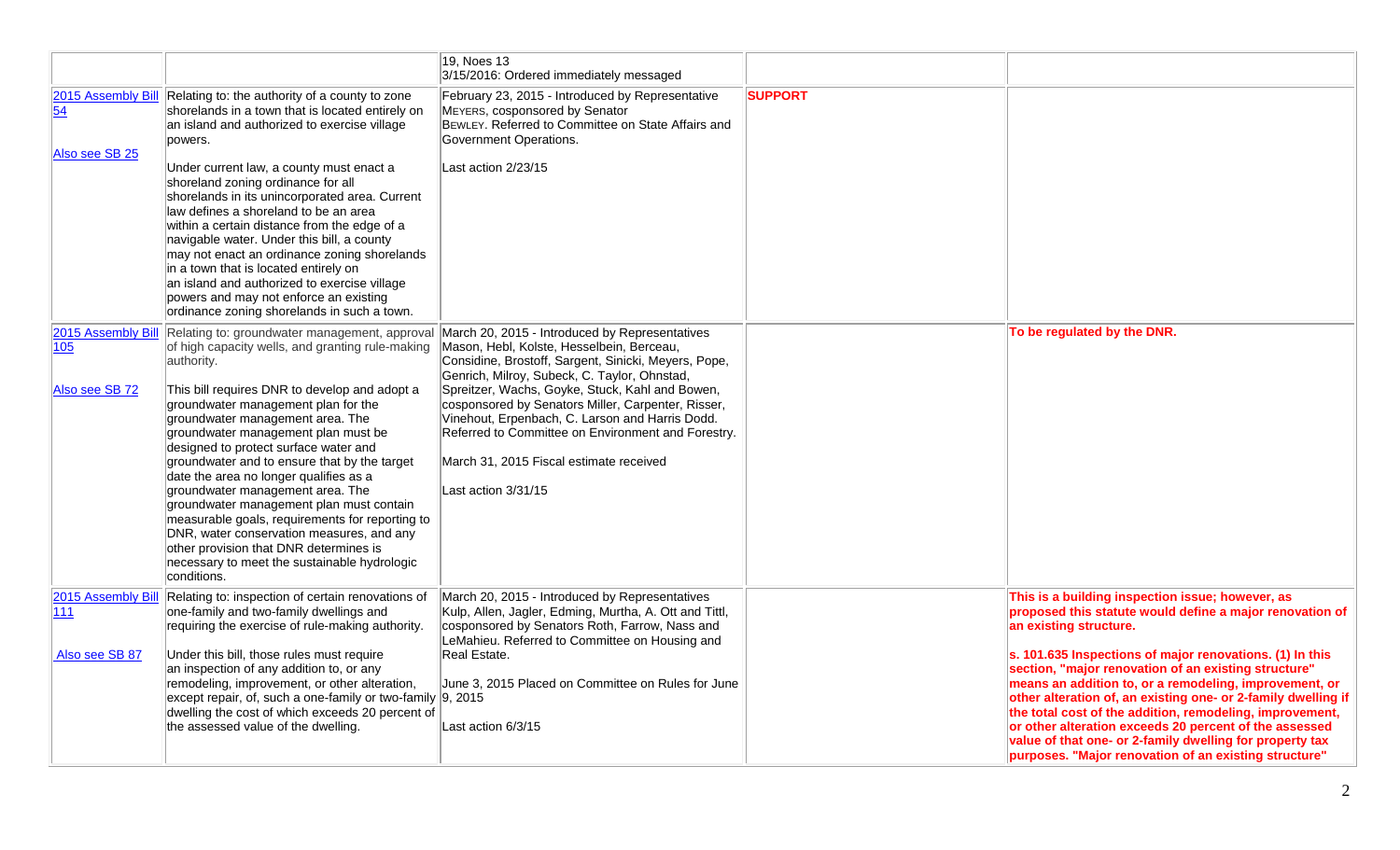|                                              |                                                                                                                                                                                                                                                                                                                                                                            |                                                                                                                                                                                                                                                                                                                                                                                                                                                        | does not include repair. |
|----------------------------------------------|----------------------------------------------------------------------------------------------------------------------------------------------------------------------------------------------------------------------------------------------------------------------------------------------------------------------------------------------------------------------------|--------------------------------------------------------------------------------------------------------------------------------------------------------------------------------------------------------------------------------------------------------------------------------------------------------------------------------------------------------------------------------------------------------------------------------------------------------|--------------------------|
| 121<br>Also see SB 94                        | 2015 Assembly Bill Relating to: standards for the construction and<br>inspection of camping units; for installing,<br>repairing, and maintaining electrical wiring in<br>camping units; and for plumbing in camping<br>units; providing an exemption from emergency<br>rule procedures; and granting rule-making<br>authority.                                             | March 27, 2015 - Introduced by Representatives<br>RIPP, BALLWEG, BERNIER, CZAJA,<br>EDMING, HUTTON, JACQUE, KITCHENS, KLEEFISCH,<br>KRUG, MURPHY, MURSAU and<br>THIESFELDT, cosponsored by Senators OLSEN,<br>COWLES, HARSDORF, MARKLEIN,<br>TIFFANY and BEWLEY. Referred to Committee on<br>Housing and Real Estate.<br>May 13, 2015 Laid on table                                                                                                    |                          |
| 2015 Assembly Bill<br> 131<br>Also see SB 50 | Relating to: industrial zoning requirements in tax<br>incremental districts, planning commission<br>notice for tax incremental district amendments,<br>obsolete references relating to tax incremental<br>districts, allocation of tax increments, joint<br>review board review, and calculation of levy<br>limits following dissolution of a tax incremental<br>district. | March 27, 2015 - Introduced by JOINT LEGISLATIVE<br>COUNCIL. Referred to Committee<br>on Ways and Means.<br>April 13, 2015 Assembly amendment.<br>10/22/2015 - Executive action taken.<br>2/2/2016 - Report passage as amended<br>recommended by Committee on Ways and Means,<br>Ayes 13, Noes 0. Referred to committee on Rules.<br>3/3/2016: Report approved by the Governor on 3-1-<br>2016. 2015 Wisconsin Act 256<br>3/3/2016: Published 3-2-2016 |                          |
| 149<br>Also see SB 99                        | 2015 Assembly Bill Relating to: county authority relating to<br>exploration for a type of industrial sand.                                                                                                                                                                                                                                                                 | April 8, 2015 - Introduced by Representatives DANOU,<br>BERCEAU, BILLINGS, BOWEN,<br>BROSTOFF, CONSIDINE, GOYKE, HEBL, KOLSTE,<br>OHNSTAD, POPE, SINICKI,<br>SPREITZER, SUBECK, C. TAYLOR, WACHS and ZEPNICK,<br>cosponsored by Senators<br>VINEHOUT, BEWLEY, CARPENTER, ERPENBACH, LASSA,<br>MILLER, RISSER and WIRCH.<br>Referred to Committee on Mining and Rural<br>Development.<br>April 17, 2015 Fiscal estimate received                        |                          |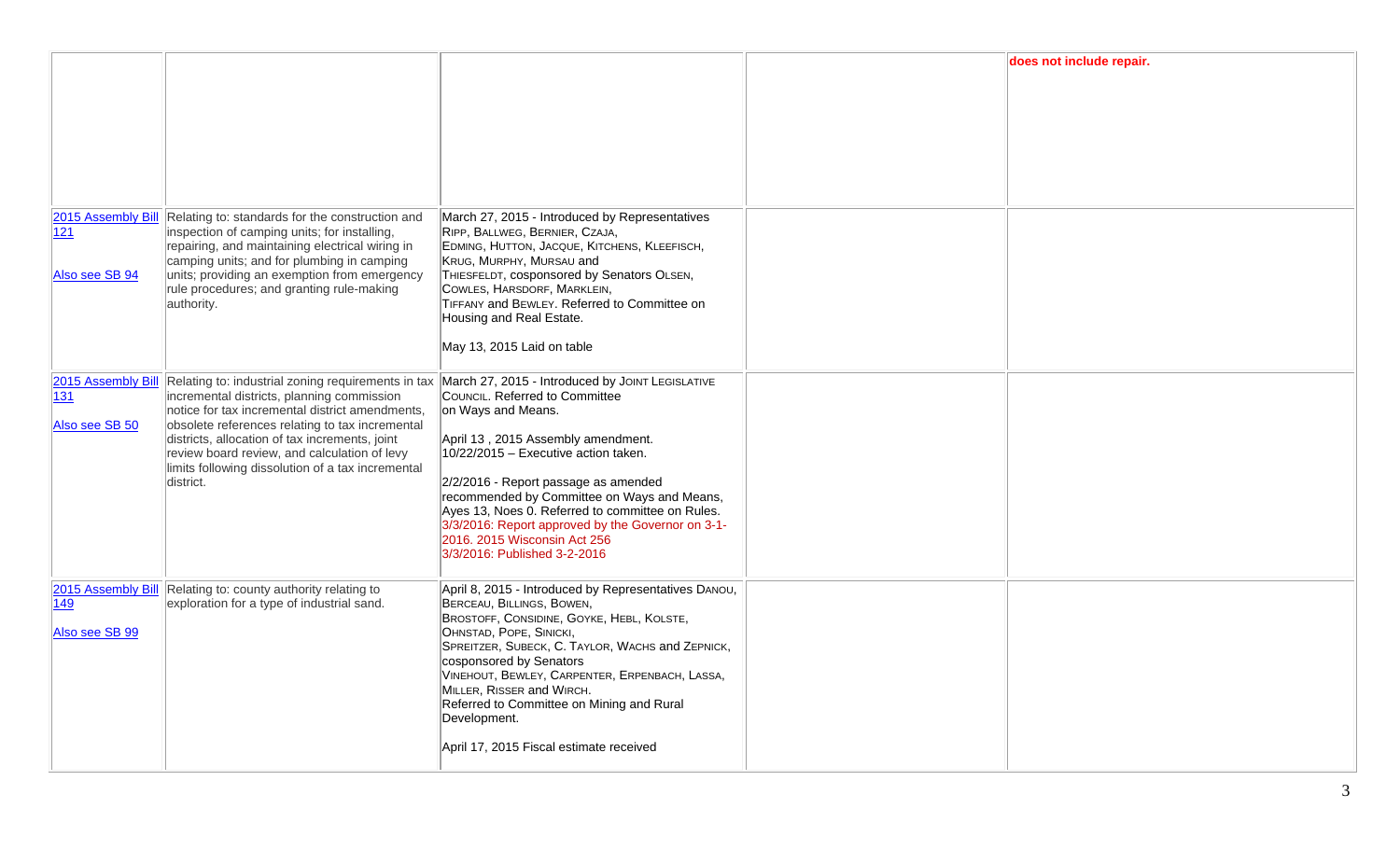|                                                           |                                                                                                                                                                                              | 1/19/2016 - Refused to suspend rules to withdraw<br>from committee on Mining and Rural Development<br>and take up, Ayes 36, Noes 60                                                                                                                                                                                                                                                                                                                                                                                                                                    |  |
|-----------------------------------------------------------|----------------------------------------------------------------------------------------------------------------------------------------------------------------------------------------------|------------------------------------------------------------------------------------------------------------------------------------------------------------------------------------------------------------------------------------------------------------------------------------------------------------------------------------------------------------------------------------------------------------------------------------------------------------------------------------------------------------------------------------------------------------------------|--|
| 150<br>Also see SB 100                                    | 2015 Assembly Bill Relating to: listing frac sand mining as a<br>conditional or prohibited use in certain types of<br>zoning ordinances.                                                     | April 8, 2015 - Introduced by Representatives DANOU,<br>BERCEAU, BILLINGS, BOWEN,<br>BROSTOFF, CONSIDINE, GOYKE, HEBL, KOLSTE,<br>OHNSTAD, POPE, SINICKI,<br>SPREITZER, SUBECK, C. TAYLOR, WACHS and ZEPNICK,<br>cosponsored by Senators<br>VINEHOUT, BEWLEY, CARPENTER, ERPENBACH, LASSA,<br>MILLER, RISSER and WIRCH.<br>Referred to Committee on Mining and Rural<br>Development.<br>April 17, 2015 Fiscal estimate received<br>1/19/2016 - Refused to suspend rules to withdraw<br>from committee on Mining and Rural Development<br>and take up, Ayes 36, Noes 60 |  |
| 151<br>Also see SB 101                                    | 2015 Assembly Bill Relating to: notice requirements for zoning<br>actions related to frac sand mining.                                                                                       | April 8, 2015 - Introduced by Representatives DANOU,<br>BERCEAU, BILLINGS, BOWEN, BROSTOFF, CONSIDINE,<br>GOYKE, HEBL, KOLSTE, OHNSTAD, POPE, SINICKI,<br>SPREITZER, SUBECK, C. TAYLOR, WACHS and ZEPNICK,<br>cosponsored by Senators VINEHOUT, CARPENTER,<br>ERPENBACH, LASSA, MILLER, RISSER and WIRCH.<br>Referred to Committee on Mining and Rural<br>Development.<br>April 17, 2015 Fiscal estimate received<br>Last action 4/17/15                                                                                                                               |  |
| 2015 Assembly Bill<br>$\overline{152}$<br>Also see SB 102 | Relating to: disclosure of contracts for frac sand<br>mining on neighboring properties.                                                                                                      | April 8, 2015 - Introduced by Representatives DANOU,<br>BERCEAU, BILLINGS, BOWEN, BROSTOFF, CONSIDINE,<br>GOYKE, HEBL, KOLSTE, OHNSTAD, POPE, SINICKI,<br>SPREITZER, SUBECK, C. TAYLOR, WACHS and ZEPNICK,<br>cosponsored by Senators VINEHOUT, CARPENTER,<br>ERPENBACH, LASSA, MILLER, RISSER and WIRCH.<br>Referred to Committee on Mining and Rural<br>Development.<br>April 8, 2015 Referred to Committee on Mining and<br>Rural Development<br>Last action: 4/8/15                                                                                                |  |
| 2015 Assembly Bill<br>154                                 | Relating to: the authority of a town and of a<br>county to zone shorelands in a town that is<br>located entirely on an island in Lake Superior<br>and authorized to exercise village powers. | April 8, 2015 - Introduced by Representative MEYERS,<br>cosponsored by Senator BEWLEY. Referred to<br>Committee on State Affairs and Government<br>Operations.                                                                                                                                                                                                                                                                                                                                                                                                         |  |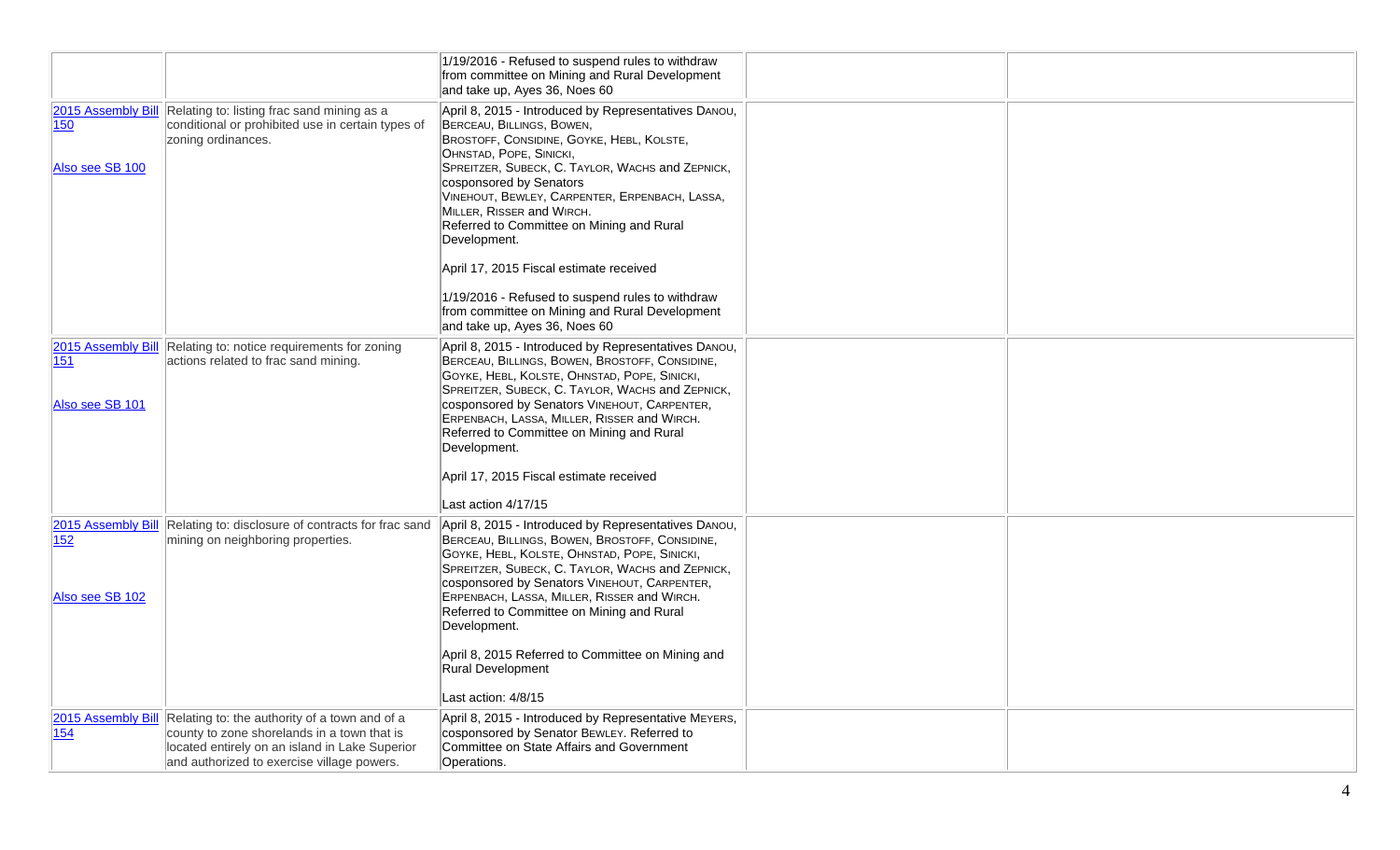| Also see SB 104                                      |                                                                                                                                                                                                                                                                                                                                                                                                                                                                                                                                                                                                                                    | 1/13/2016 - Public hearing held                                                                                                                                                                                                                                                                                                                                                                                                                                                                                                                |                    |  |
|------------------------------------------------------|------------------------------------------------------------------------------------------------------------------------------------------------------------------------------------------------------------------------------------------------------------------------------------------------------------------------------------------------------------------------------------------------------------------------------------------------------------------------------------------------------------------------------------------------------------------------------------------------------------------------------------|------------------------------------------------------------------------------------------------------------------------------------------------------------------------------------------------------------------------------------------------------------------------------------------------------------------------------------------------------------------------------------------------------------------------------------------------------------------------------------------------------------------------------------------------|--------------------|--|
| 165<br>Also see SB 113                               | 2015 Assembly Bill Relating to: town zoning ordinances affecting<br>shorelands.                                                                                                                                                                                                                                                                                                                                                                                                                                                                                                                                                    | April 15, 2015 - Introduced by Representatives<br>JACQUE, SPREITZER, BORN, JARCHOW,<br>KAHL, E. BROOKS, TITTL, LOUDENBECK, RIPP, KOLSTE,<br>BILLINGS, MURPHY, KULP,<br>ROHRKASTE, DOYLE, ALLEN, BERNIER, DANOU,<br>THIESFELDT, NOVAK, KRUG,<br>MURTHA and MACCO, cosponsored by Senators<br>GUDEX, RINGHAND, OLSEN,<br>LASSA, COWLES, VINEHOUT, LASEE, ROTH and WIRCH.<br>Referred to Committee on<br>State Affairs and Government Operations.<br>June 9, 2015 Received from Senate concurred in.<br>2015 Wisconsin Act 41, Published 7/2/15   |                    |  |
| 2015 Assembly Bill<br>523<br>2015 Senate Bill<br>403 | Relating to: replacement of certain<br>nonconforming structures that are destroyed by<br>vandalism or certain natural forces and<br>manufactured home communities that are<br>nonconforming uses.                                                                                                                                                                                                                                                                                                                                                                                                                                  | 11/13/2015 - Introduced by Representatives<br>Kleefisch, Jarchow, T. Larson, Murphy and Schraa;<br>cosponsored by Senator Lasee.<br>1/13/16 - Referred to committee on Rules.<br>2/9/2016- Read a third time and passed.<br>2/15/2016 - Public hearing requirement waived by<br>committee on Senate Organization, pursuant to<br>Senate Rule 18 (1m), Ayes 3, Noes 2<br>2/16/2016 Sen. Ordered immediately messaged<br>2/17/2016: Received from Assembly concurred<br>3/2/2012-Approved by the Governor on 3-1-2016.<br>2015 Wisconsin Act 223 | <b>No Position</b> |  |
| 2015 Assembly Bill<br>563<br>2015 Senate Bill<br>479 | Relating to: authorizing towns located in<br>populous counties to withdraw from county<br>zoning; requiring certain towns to enact a zoning<br>ordinance and a comprehensive plan; removing<br>plat and certified survey map approval authority<br>from a county if the town in which the<br>subdivision or land is located has withdrawn<br>from county zoning; farmland preservation<br>ordinances of towns that withdraw from county<br>zoning and eligibility in those towns for the<br>farmland preservation tax credit; and prohibiting<br>restrictions on land that is not shoreland or that<br>is not within a floodplain. | 12/4/2015 - Introduced by Representatives Ripp,<br>Kleefisch, Jagler, Ballweg, Duchow, Hutton, Jacque,<br>Jarchow, T. Larson, Sanfelippo and Thiesfeldt;<br>cosponsored by Senators S. Fitzgerald, Olsen and<br>Nass<br>12/10/2015 - Public hearing held.<br>1/20/2016 - Assembly Amendment 4 offered by<br>Representative Allen.<br>2/3/2016 - Report passage as amended<br>recommended by Committee on Housing and Real<br>Estate, Ayes 6, Noes 3.<br>2/3/2016 - Report Assembly Amendment 2 & 4                                             | <b>Opposed</b>     |  |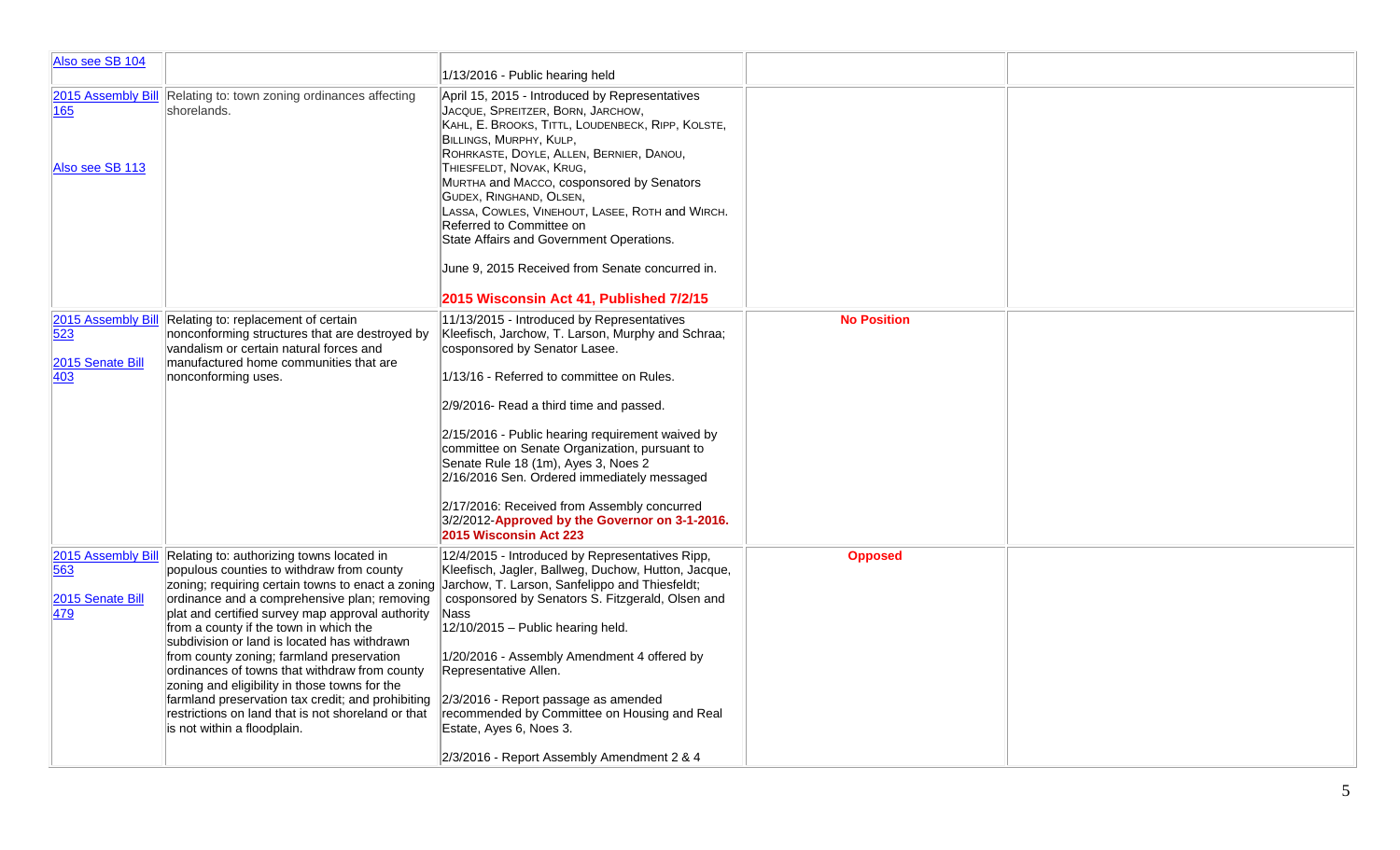|                           |                                                                                                                               | adoption recommended by Committee on Housing<br>and Real Estate, Ayes 7, Noes 2. Executive action<br>ltaken.                                                                                                                   |                        |  |
|---------------------------|-------------------------------------------------------------------------------------------------------------------------------|--------------------------------------------------------------------------------------------------------------------------------------------------------------------------------------------------------------------------------|------------------------|--|
|                           |                                                                                                                               | 2/9/2016 - Read a third time and passed, Ayes 62,<br>Noes 35, Paired 2.                                                                                                                                                        |                        |  |
|                           |                                                                                                                               | 2/16/2016 - Ordered immediately messaged                                                                                                                                                                                       |                        |  |
|                           |                                                                                                                               | 2/17/2016: Received from Assembly concurred in                                                                                                                                                                                 |                        |  |
|                           |                                                                                                                               | 2/25/2016: Presented to the Governor on 2-25-2016                                                                                                                                                                              |                        |  |
|                           |                                                                                                                               | 3/1/2016-Approved by the Governor on 2-29-2016.<br>2015 Wisconsin Act 178                                                                                                                                                      |                        |  |
| 2015 Assembly Bill<br>568 | Relating to: terminating a tenancy for criminal<br>activity or drug-related criminal activity;                                | 12/4/2015 - Introduced by Representatives R. Brooks<br>and Allen; cosponsored by Senators Lasee and                                                                                                                            | <b>Opposed</b>         |  |
| 2015 Senate Bill          | disposition of personal property left in rental<br>property by a trespasser; preexisting sprinkler                            | Stroebel                                                                                                                                                                                                                       |                        |  |
| 445                       | ordinances that are stricter than the multifamily<br>dwelling code; towing vehicles illegally parked                          | 12/10/2015 - Public hearing held                                                                                                                                                                                               |                        |  |
|                           | on private property; terminating certain<br>tenancies for breaches other than failure to pay                                  | 1/20/2016 - Assembly Amendment 12 to Assembly<br>Substitute Amendment 1 offered by Representative                                                                                                                              |                        |  |
|                           | rent; limitations on the <b>authority of political</b><br>subdivisions to regulate rental units, historic                     | Genrich.                                                                                                                                                                                                                       |                        |  |
|                           | properties, and signs; prohibiting local<br>governmental units from imposing real property                                    | 1/21/2016 - Executive action taken.                                                                                                                                                                                            |                        |  |
|                           | purchase or residential real property occupancy<br>requirements; creating a criminal penalty; and<br>making an appropriation. | 1/27/2016 - Assembly Amendment 13 to Assembly<br>Substitute Amendment 1 offered by Representative<br>R. Brooks.                                                                                                                |                        |  |
|                           |                                                                                                                               | 2/1/2016 - Assembly Substitute Amendment 2 offered<br>by Representative R. Brooks.                                                                                                                                             |                        |  |
|                           |                                                                                                                               | 2/9/2016 - Placed on calendar 2-11-2016 by<br>Committee on Rules.                                                                                                                                                              |                        |  |
|                           |                                                                                                                               | 2/11/2016: Received from Assembly<br>2/12/2016: Available for scheduling<br>2/16/2016 Sen. Ordered immediately messaged<br>2/17/2016: Received from Assembly concurred in<br>2/25/2016: Presented to the Governor on 2-25-2016 |                        |  |
|                           |                                                                                                                               | 3/1/2016-Approved by the Governor on 2-29-2016.<br>2015 Wisconsin Act 176                                                                                                                                                      |                        |  |
| 2015 Assembly Bill<br>571 | Relating to: information required on building<br>permit forms and reporting requirements for                                  | 12/7/2015 - Introduced by Representatives Jagler,<br>Allen, Kahl, Kulp and T. Larson; cosponsored by                                                                                                                           | <b>Opposed in Part</b> |  |
| 2015 Senate Bill          | municipalities that issue building permits.                                                                                   | Senator Olsen                                                                                                                                                                                                                  |                        |  |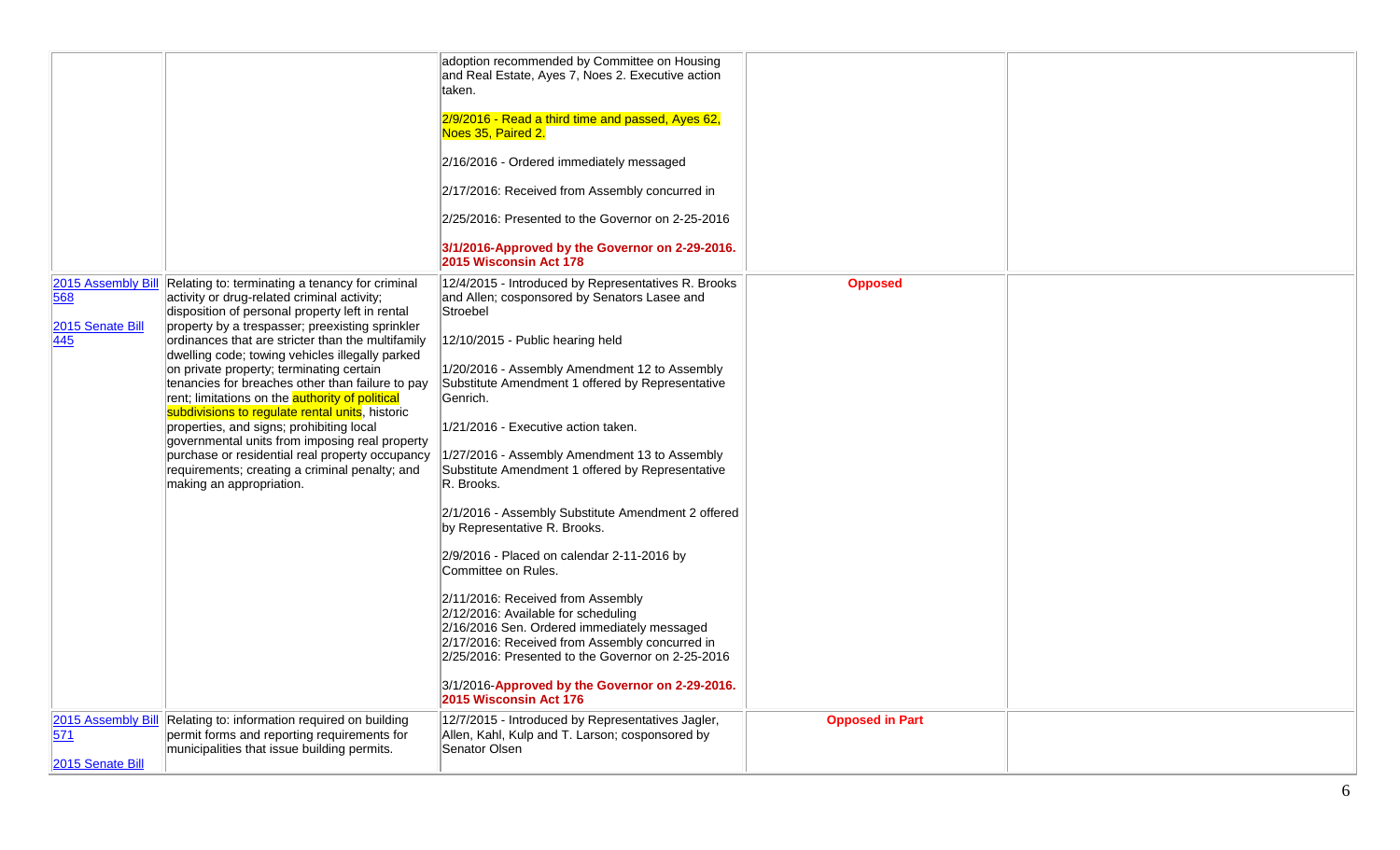| 458                            |                                                                                                                                                                                                                                                        | $12/15/2015$ – Public hearing held.                                                                                                                                                                                                                                                                                                                                                                                                                                                                                                                                                                                                                                                                                                                                                                       |                |  |
|--------------------------------|--------------------------------------------------------------------------------------------------------------------------------------------------------------------------------------------------------------------------------------------------------|-----------------------------------------------------------------------------------------------------------------------------------------------------------------------------------------------------------------------------------------------------------------------------------------------------------------------------------------------------------------------------------------------------------------------------------------------------------------------------------------------------------------------------------------------------------------------------------------------------------------------------------------------------------------------------------------------------------------------------------------------------------------------------------------------------------|----------------|--|
|                                |                                                                                                                                                                                                                                                        | 1/19/2016 - Assembly Amendment 1 to Assembly<br>Substitute Amendment 1 offered by Representative<br>Jagler                                                                                                                                                                                                                                                                                                                                                                                                                                                                                                                                                                                                                                                                                                |                |  |
|                                |                                                                                                                                                                                                                                                        | 1/20/2016 - Executive action taken.                                                                                                                                                                                                                                                                                                                                                                                                                                                                                                                                                                                                                                                                                                                                                                       |                |  |
|                                |                                                                                                                                                                                                                                                        | 1/22/2016 - Referred to committee on Rules.                                                                                                                                                                                                                                                                                                                                                                                                                                                                                                                                                                                                                                                                                                                                                               |                |  |
|                                |                                                                                                                                                                                                                                                        | $ 2/16/2016 -$ Laid on the table                                                                                                                                                                                                                                                                                                                                                                                                                                                                                                                                                                                                                                                                                                                                                                          |                |  |
| 582<br>2015 Senate Bill<br>464 | 2015 Assembly Bill Relating to: government actions affecting rights<br>to real property; the regulation of shoreland<br>zoning; the substitution of hearing examiners in<br>contested cases; and the property tax treatment<br>of unoccupied property. | 12/7/2015 - Introduced by Representatives Jarchow,<br>Allen, Craig, Czaja, Knodl, Nygren, Petersen and<br>Tauchen; cosponsored by Senators Lasee, LeMahieu<br>and Nass<br>1/7/2016 - Public hearing held.<br>1/19/2016 - Assembly Substitute Amendment 2<br>offered by Representative Jarchow.<br>1/21/2016 - Executive action taken.<br>1/26/2016- Report passage as amended<br>recommended by Committee on Housing and Real<br>Estate, Ayes 5, Noes 2<br>1/26/2016 - Referred to committee on Rules.<br>2/9/2016 - Read a third time and passed, Ayes 56,<br>Noes 39, Paired 2.<br>2/16/2016 - Read and referred to committee on<br>Rules<br>2/16/2016: Made a special order of business at 1:21<br>PM on 2-18-2016 pursuant to Assembly Resolution<br>29<br>2/18/2016: Senate Amendment 1 concurred in | <b>Neutral</b> |  |
|                                |                                                                                                                                                                                                                                                        | 2/18/2016: Action ordered immediately messaged                                                                                                                                                                                                                                                                                                                                                                                                                                                                                                                                                                                                                                                                                                                                                            |                |  |
|                                |                                                                                                                                                                                                                                                        | 2/24/2016: Fiscal estimate received<br>4/26/2016: Report approved by the Governor on 4-26-<br>2016. 2015 Wisconsin Act 391<br>4/26/2016: Published 4-27-2016                                                                                                                                                                                                                                                                                                                                                                                                                                                                                                                                                                                                                                              |                |  |
| 600                            | 2015 Assembly Bill Relating to: the regulation of navigable waters<br>and wetlands.                                                                                                                                                                    | 12/10/2015 - Introduced by Representatives Jarchow,<br>Allen, Craig, Czaja, Hutton, Knodl, Nygren, Petersen                                                                                                                                                                                                                                                                                                                                                                                                                                                                                                                                                                                                                                                                                               | <b>Neutral</b> |  |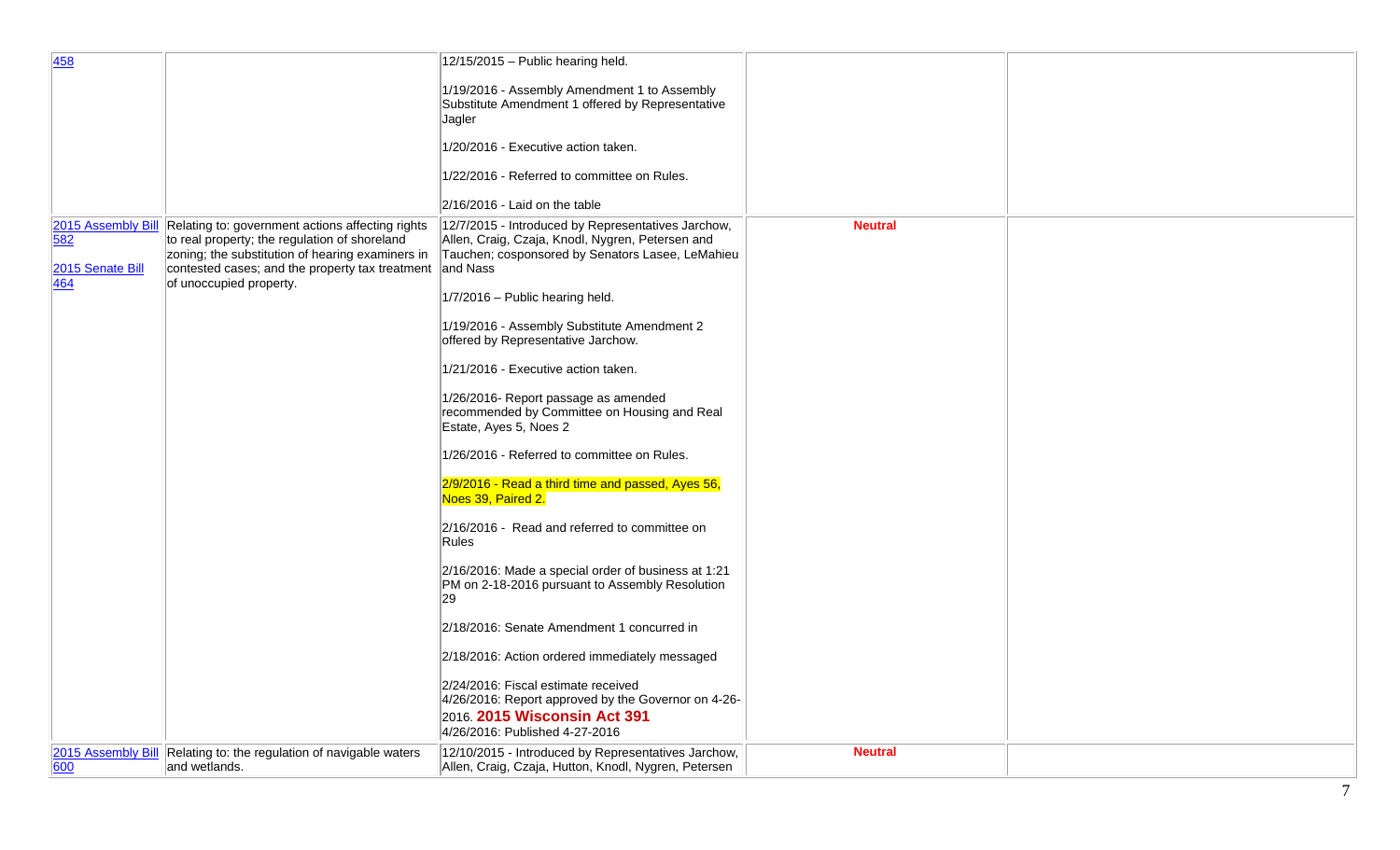| 2015 Senate Bill<br>459        |                                                                                                                                            | and Tittl; cosponsored by Senators Lasee, LeMahieu,<br>Nass, Stroebel and Kapenga<br>1/5/2016 - Public hearing held.<br>1/22/2016 - Assembly Substitute Amendment 1<br>offered by Representative Jarchow<br>1/29/2016 - Assembly Substitute Amendment 2<br>offered by Representative Jarchow.<br>2/3/2016 - Report passage as amended<br>recommended by Committee on Environment and<br>Forestry, Ayes 8, Noes 5.<br>2/3/2016 - Report Assembly Substitute Amendment 2<br>adoption recommended by Committee on<br>Environment and Forestry, Ayes 10, Noes 3.<br>2/9/2016 - Read a third time and passed, Ayes 57,<br>Noes 39, Paired 2.<br>2/12/2016: Read first time and referred to committee<br>on Natural Resources and Energy |                |  |
|--------------------------------|--------------------------------------------------------------------------------------------------------------------------------------------|------------------------------------------------------------------------------------------------------------------------------------------------------------------------------------------------------------------------------------------------------------------------------------------------------------------------------------------------------------------------------------------------------------------------------------------------------------------------------------------------------------------------------------------------------------------------------------------------------------------------------------------------------------------------------------------------------------------------------------|----------------|--|
| 603<br>2015 Senate Bill<br>477 | 2015 Assembly Bill Relating to: restrictions in a county shoreland<br>zoning ordinance on activities within the<br>shoreland setback area. | 12/16/2015 Asm. Introduced by Representatives<br>Jarchow, Duchow, Ballweg, R. Brooks, Czaja, Hutton,<br>Knodl and A. Ott; cosponsored by Senators LeMahieu<br>and Kapenga<br>1/6/2016 - Public hearing held.<br>1/19/2016 - Assembly Amendment 2 offered by<br>Representative Jarchow.<br>1/20/2016 - Executive action taken.<br>1/22/2016 - Referred to committee on Rules.<br>1/22/2016 - Report passage as amended<br>recommended by Committee on Natural Resources<br>and Sporting Heritage, Ayes 10, Noes 5.<br>2/9/2016 - Read a third time and passed, Ayes 61,<br>Noes 35, Paired 2.<br>2/12/2016: Read first time and referred to committee<br>on Natural Resources and Energy                                            | <b>Neutral</b> |  |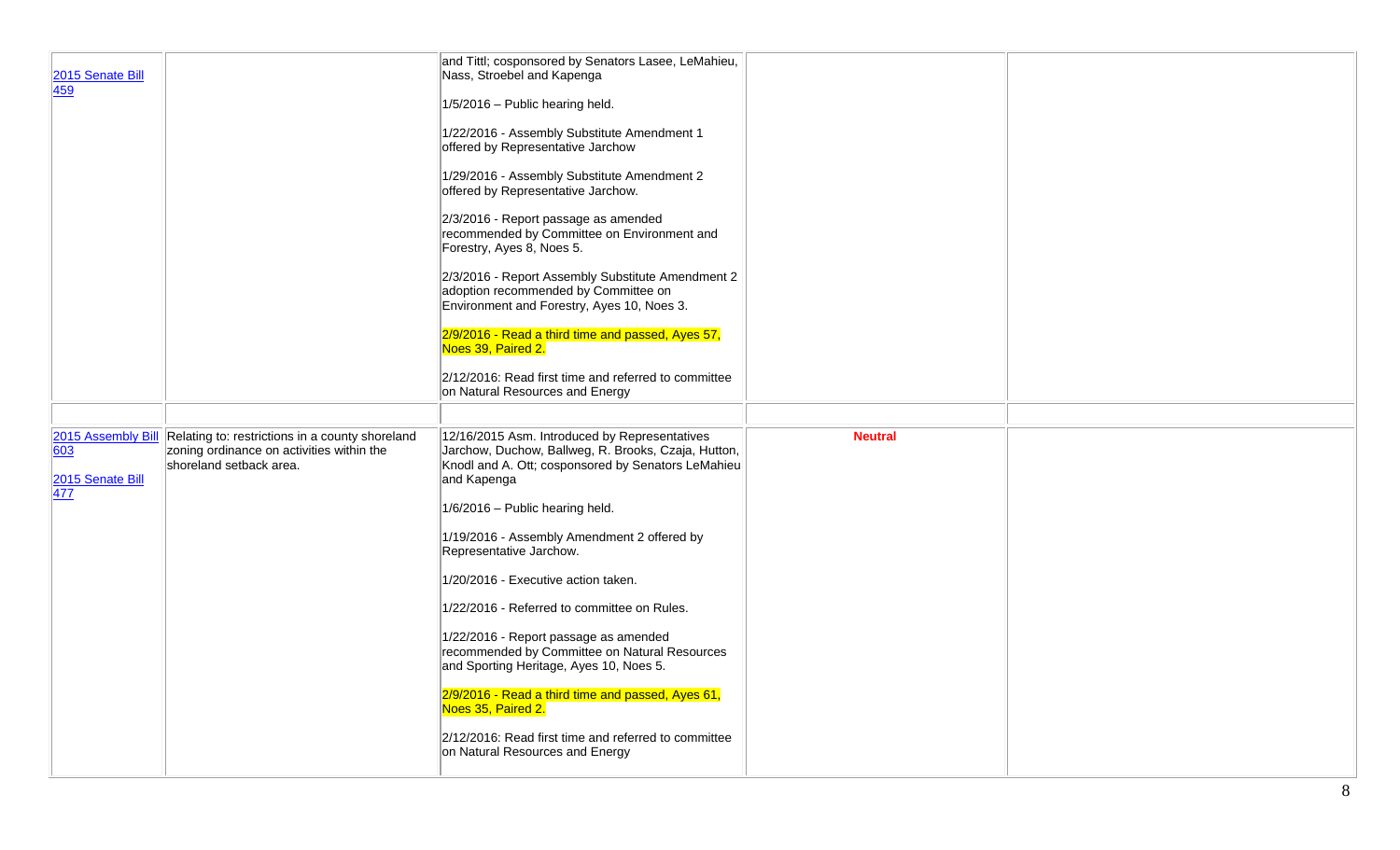|  | 2/16/2016 - Ordered immediately messaged                                  |  |
|--|---------------------------------------------------------------------------|--|
|  | 2/17/2016: Received from Senate concurred in                              |  |
|  | 2/25/2016: Presented to the Governor on 2-25-2016                         |  |
|  | 3/1/2016-Approved by the Governor on 2-29-2016.<br>2015 Wisconsin Act 167 |  |
|  |                                                                           |  |
|  |                                                                           |  |
|  |                                                                           |  |

## **Senate Bills**

| <b>Proposal</b>                       | <b>Description</b>                                                                                                                                           | <b>Current Status</b>                                                                                                                                                                                                                                                                                                                                                                                                                                                                                | <b>WCCA Position</b> | <b>Position Explanation</b>                                                                                                                                                                                                                                                                                                                                    |
|---------------------------------------|--------------------------------------------------------------------------------------------------------------------------------------------------------------|------------------------------------------------------------------------------------------------------------------------------------------------------------------------------------------------------------------------------------------------------------------------------------------------------------------------------------------------------------------------------------------------------------------------------------------------------------------------------------------------------|----------------------|----------------------------------------------------------------------------------------------------------------------------------------------------------------------------------------------------------------------------------------------------------------------------------------------------------------------------------------------------------------|
| 2015 SENATE BILL 21<br>Also see AB 21 | Relating to state finances and<br>appropriations, constituting the executive<br>budget act of the 2015 legislature.                                          | February 3, 2015 - Introduced by Joint Committee on Finance, by request of<br>Governor Scott Walker. Referred to Joint Committee on Finance.<br>ACT 55 - Signed into law by Governor Walker on July 12, 2015,<br>effective July 14, 2015.                                                                                                                                                                                                                                                            | <b>OPPOSED</b>       | The WCCA is opposed to the elimination of the<br><b>Wisconsin Fund Grant Program.</b><br><b>SECTION 3482 of the proposed budget would</b><br>repeal s. 145.245 of Wis. Stats. if passed.<br>Does the WCCA want to take a stance on<br>moving the POWTS program from DSPS to the<br>DNR??<br><b>WCCA strongly opposed to the shoreland</b><br>zoning standards. |
| 2015 SENATE BILL 23<br>Also see AB 25 | Relating to regulating air pollution<br>from residential and commercial wood<br>heaters.                                                                     | February 5, 2015 - Introduced by<br>Senators LASEE, LAZICH, NASS, ROTH and TIFFANY, cosponsored by<br>Representatives CRAIG, CZAJA, BORN, BRANDTJEN, E. BROOKS,<br>HUTTON, JACQUE, JARCHOW, KLEEFISCH, KNODL, KNUDSON, KOOYENGA, KREMER,<br>KRUG, KULP, T. LARSON, MURSAU, A. OTT, SANFELIPPO, SWEARINGEN, THIESFELDT<br>and TITTL. Referred to Committee on Natural Resources and Energy.<br>1/14/2016 - Report passage recommended by Committee on Natural Resources<br>and Energy, Ayes 3, Noes 2 |                      | Regulated by the EPA, DNR and local Health<br><b>Departments.</b>                                                                                                                                                                                                                                                                                              |
| 2015 SENATE BILL 25<br>Also see AB 54 | Relating to the authority of a<br>county to zone shorelands in a town that is<br>located entirely on an island and authorized<br>to exercise village powers. | February 6, 2015 - Introduced by Senator BEWLEY, cosponsored by<br>Representative<br>MEYERS on February 6, 2015. Referred to Committee on Natural Resources and<br>∣Energy.                                                                                                                                                                                                                                                                                                                          |                      |                                                                                                                                                                                                                                                                                                                                                                |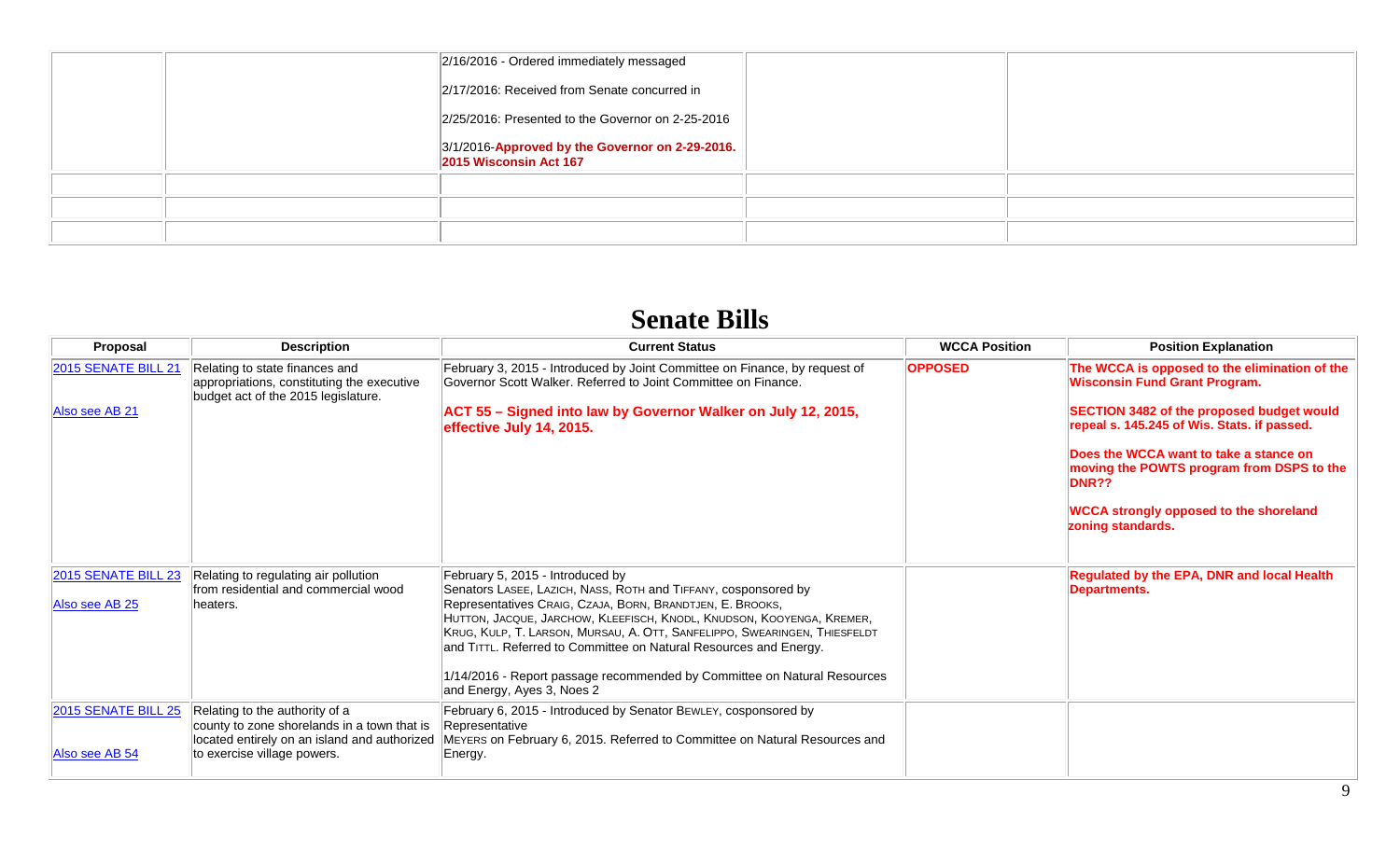| Under current law, a county must enact a<br>shoreland zoning ordinance for all<br>shorelands in its unincorporated area.<br>Current law defines a shoreland to be an<br>area within a certain distance from the edge<br>of a navigable water. Under this bill, a<br>county may not enact an ordinance zoning<br>shorelands in a town that is located entirely<br>on an island and authorized to exercise<br>village powers and may not enforce an<br>existing ordinance zoning shorelands in<br>such a town.                                                                                                                                                                                                                                                                 | Last action: 2/6/15                                                                                                                                                                                                                                                                                                                                                                                                                                                                                                                  |  |
|------------------------------------------------------------------------------------------------------------------------------------------------------------------------------------------------------------------------------------------------------------------------------------------------------------------------------------------------------------------------------------------------------------------------------------------------------------------------------------------------------------------------------------------------------------------------------------------------------------------------------------------------------------------------------------------------------------------------------------------------------------------------------|--------------------------------------------------------------------------------------------------------------------------------------------------------------------------------------------------------------------------------------------------------------------------------------------------------------------------------------------------------------------------------------------------------------------------------------------------------------------------------------------------------------------------------------|--|
| 2015 SENATE BILL 50<br>Relating to: industrial zoning requirements<br>in tax incremental districts, planning<br>commission notice for tax incremental<br>Also see AB 131<br>district amendments, obsolete references<br>relating to tax incremental districts,<br>allocation of tax increments, joint review<br>board review, and calculation of levy limits<br>following dissolution of a tax incremental<br>district.                                                                                                                                                                                                                                                                                                                                                      | February 27, 2015 - Introduced by Joint Legislative Council. Referred to<br>Committee on Economic Development and Commerce.<br>May 6, 2015 Senate 33-0<br>1/28/2016 - Read first time and referred to committee on Rules<br>2/16/2016 - Ordered immediately messaged<br>2/17/2016: Received from Assembly concurred in<br>2/25/2016: Report correctly enrolled<br>2/25/2016: Presented to the Governor on 2-25-2016<br>3/3/2016: Report approved by the Governor on 3-1-2016. 2015 Wisconsin Act 256<br>3/3/2016: Published 3-2-2016 |  |
| 2015 SENATE BILL 72<br>Relating to groundwater management,<br>approval of high capacity wells, and<br>granting rule-making authority.<br>Also see AB 105<br>This bill requires DNR to develop and adopt<br>a groundwater management plan for the<br>groundwater management area. The<br>groundwater management plan must be<br>designed to protect surface water and<br>groundwater and to ensure that by the<br>target date the area no longer qualifies as a Last action: 3/27/15<br>groundwater management area. The<br>groundwater management plan must<br>contain measurable goals, requirements for<br>reporting to DNR, water conservation<br>measures, and any other provision that<br>DNR determines is necessary to meet the<br>sustainable hydrologic conditions. | March 10, 2015 - Introduced by Senators Miller, Carpenter, Risser, Vinehout,<br>Erpenbach, C. Larson and Harris Dodd, cosponsored by Representatives<br>Mason, Hebl, Kolste, Hesselbein, Berceau, Considine, Brostoff, Sargent,<br>Sinicki, Meyers, Pope, Genrich, Milroy, Subeck, C. Taylor, Ohnstad,<br>Spreitzer, Wachs, Goyke, Stuck, Kahl and Bowen. Referred to Committee on<br>Natural Resources and Energy<br>March 27, 2015 Fiscal estimate received                                                                        |  |
| 2015 SENATE BILL 87<br>Relating to: inspection of certain<br>renovations of one-family and two-family                                                                                                                                                                                                                                                                                                                                                                                                                                                                                                                                                                                                                                                                        | March 27, 2015 - Introduced by Senators ROTH, FARROW, NASS and LEMAHIEU,<br>cosponsored by Representatives KULP, ALLEN, JAGLER, EDMING, MURTHA, A.                                                                                                                                                                                                                                                                                                                                                                                   |  |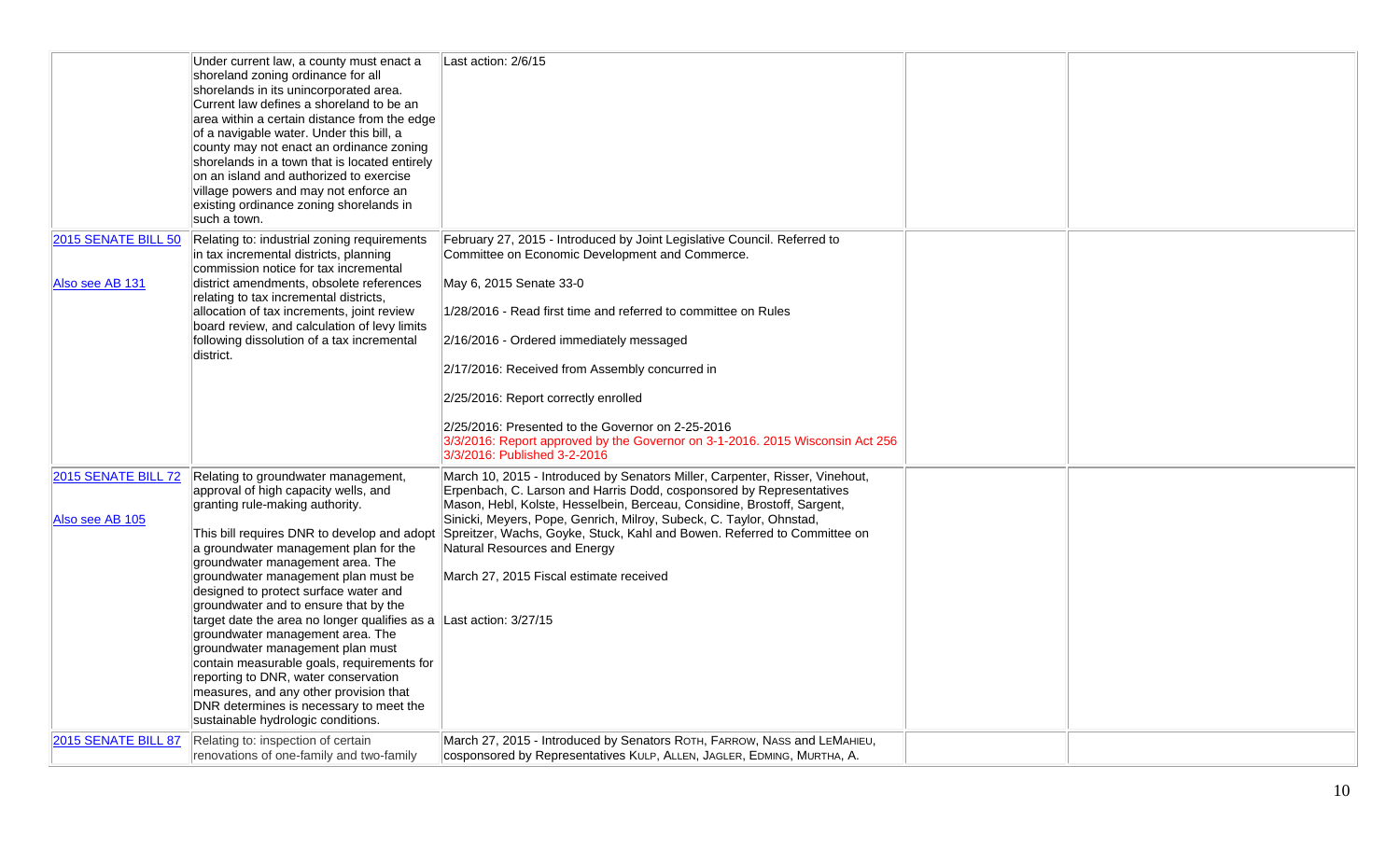| Also see AB 111                        | making authority.                                                                                                                                                        | dwellings and requiring the exercise of rule- OTT and TITTL. Referred to Committee on Insurance, Housing, and Trade.                                                                                                                                                                                                                                                                                                                                                                                             |  |
|----------------------------------------|--------------------------------------------------------------------------------------------------------------------------------------------------------------------------|------------------------------------------------------------------------------------------------------------------------------------------------------------------------------------------------------------------------------------------------------------------------------------------------------------------------------------------------------------------------------------------------------------------------------------------------------------------------------------------------------------------|--|
|                                        |                                                                                                                                                                          | May 13, 2015 Public hearing held                                                                                                                                                                                                                                                                                                                                                                                                                                                                                 |  |
|                                        |                                                                                                                                                                          | 7/2/15 Report passage as amended recommended by Committee on Insurance,<br>Housing, and Trade, Ayes 5, Noes 0                                                                                                                                                                                                                                                                                                                                                                                                    |  |
|                                        |                                                                                                                                                                          | 12/22/2015 - Read first time and referred to committee on Rules.                                                                                                                                                                                                                                                                                                                                                                                                                                                 |  |
|                                        |                                                                                                                                                                          | 2/4/2016 - Placed on calendar 2-9-2016 by Committee on Rules.<br>2/18/2016: Read a second time<br>$2/18/2016$ : Ordered to a third reading<br>2/18/2016: Refused to suspend rules, Ayes 50, Noes 44<br>2/18/2016: Reconsider vote by which to suspend rules for third reading, Ayes 88,<br>Noes 6<br>2/18/2016: Rules suspended, Ayes 92, Noes 2<br>2/18/2016: Read a third time and concurred in, Ayes 65, Noes 29<br>2/18/2016: Ordered immediately messaged<br>2/19/2016: Received from Assembly concurred in |  |
| 2015 SENATE BILL 94                    | Relating to: standards for the construction                                                                                                                              | March 27, 2015 - Introduced by Senators OLSEN, COWLES, HARSDORF, MARKLEIN,                                                                                                                                                                                                                                                                                                                                                                                                                                       |  |
| Also see AB 121                        | and inspection of camping units; for<br>installing, repairing, and maintaining<br>electrical wiring in camping units; and for<br>plumbing in camping units; providing an | TIFFANY and BEWLEY, cosponsored by Representatives RIPP, BALLWEG, BERNIER,<br>CZAJA, EDMING, HUTTON, JACQUE, KITCHENS, KLEEFISCH, KRUG, MURPHY,<br>MURSAU and THIESFELDT. Referred to Committee on Labor and Government<br>Reform.                                                                                                                                                                                                                                                                               |  |
|                                        | exemption from emergency rule<br>procedures; and granting rule-making<br>authority                                                                                       | May 1, 2015 Committee on Labor and Government Reform 5-0                                                                                                                                                                                                                                                                                                                                                                                                                                                         |  |
|                                        |                                                                                                                                                                          | ACT 49, signed into law on 7/2/15                                                                                                                                                                                                                                                                                                                                                                                                                                                                                |  |
| 2015 SENATE BILL 98<br>Also see AB 152 | Relating to: disclosure of contracts for frac<br>sand mining on neighboring properties.                                                                                  | March 27, 2015 - Introduced by Senators VINEHOUT, CARPENTER, ERPENBACH,<br>LASSA,<br>MILLER, RISSER and WIRCH, cosponsored by Representatives DANOU, BERCEAU,<br>BILLINGS, BOWEN, BROSTOFF, CONSIDINE, GOYKE, HEBL, KOLSTE, OHNSTAD, POPE,<br>SINICKI, SPREITZER, SUBECK, C. TAYLOR, WACHS and ZEPNICK. Referred to                                                                                                                                                                                              |  |
|                                        |                                                                                                                                                                          | Committee on Sporting Heritage, Mining, and Forestry.                                                                                                                                                                                                                                                                                                                                                                                                                                                            |  |
|                                        |                                                                                                                                                                          | April 15, 2015 Fiscal estimate received                                                                                                                                                                                                                                                                                                                                                                                                                                                                          |  |
|                                        |                                                                                                                                                                          | Last Action 3/27/15                                                                                                                                                                                                                                                                                                                                                                                                                                                                                              |  |
| 2015 SENATE BILL 99<br>Also see AB 149 | Relating to: county authority relating to<br>exploration for a type of industrial sand.                                                                                  | March 27, 2015 - Introduced by Senators VINEHOUT, BEWLEY, CARPENTER,<br>ERPENBACH, LASSA, MILLER, RISSER and WIRCH, cosponsored by<br>Representatives DANOU, BERCEAU, BILLINGS, BOWEN, BROSTOFF, CONSIDINE,                                                                                                                                                                                                                                                                                                      |  |
|                                        |                                                                                                                                                                          | GOYKE, HEBL, KOLSTE, OHNSTAD, POPE, SINICKI, SPREITZER, SUBECK, C. TAYLOR,<br>WACHS and ZEPNICK. Referred to Committee on Sporting Heritage, Mining,<br>and Forestry.                                                                                                                                                                                                                                                                                                                                            |  |
|                                        |                                                                                                                                                                          | April 15, 2015 Fiscal estimate received                                                                                                                                                                                                                                                                                                                                                                                                                                                                          |  |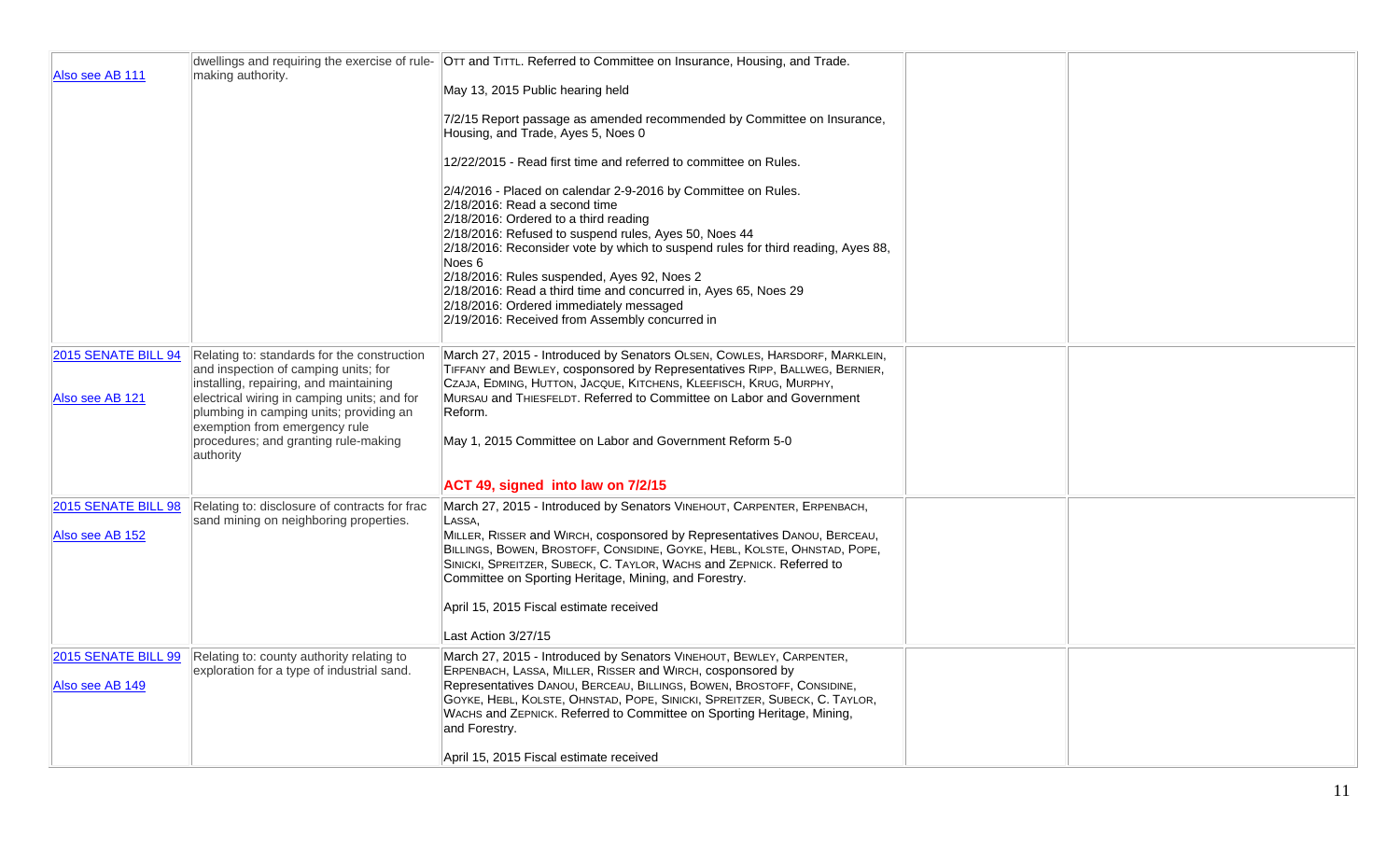|                                             |                                                                                                                       | Last Action 4/15/15                                                                                                                                                                                                                                                                                                                                                                                                                                                                                                               |                    |  |
|---------------------------------------------|-----------------------------------------------------------------------------------------------------------------------|-----------------------------------------------------------------------------------------------------------------------------------------------------------------------------------------------------------------------------------------------------------------------------------------------------------------------------------------------------------------------------------------------------------------------------------------------------------------------------------------------------------------------------------|--------------------|--|
| 2015 SENATE BILL<br> 100<br>Also see AB 150 | Relating to: listing frac sand mining as a<br>conditional or prohibited use in certain types<br>of zoning ordinances. | March 27, 2015 - Introduced by Senators VINEHOUT, BEWLEY, CARPENTER,<br>ERPENBACH, LASSA, MILLER, RISSER and WIRCH, cosponsored by<br>Representatives DANOU, BERCEAU, BILLINGS, BOWEN, BROSTOFF, CONSIDINE,<br>GOYKE, HEBL, KOLSTE, OHNSTAD, POPE, SINICKI, SPREITZER, SUBECK, C. TAYLOR,<br>WACHS and ZEPNICK. Referred to Committee on Sporting Heritage, Mining,<br>and Forestry.<br>April 15, 2015 Fiscal estimate received                                                                                                   |                    |  |
| 2015 SENATE BILL<br> 101<br>Also see AB 151 | Relating to: notice requirements for zoning<br>actions related to frac sand mining.                                   | March 27, 2015 - Introduced by Senators VINEHOUT, CARPENTER, ERPENBACH,<br>LASSA,<br>MILLER, RISSER and WIRCH, cosponsored by Representatives DANOU, BERCEAU,<br>BILLINGS, BOWEN, BROSTOFF, CONSIDINE, GOYKE, HEBL, KOLSTE, OHNSTAD, POPE,<br>SINICKI, SPREITZER, SUBECK, C. TAYLOR, WACHS and ZEPNICK. Referred to<br>Committee on Sporting Heritage, Mining, and Forestry.<br>April 15, 2015 Fiscal estimate received.                                                                                                          |                    |  |
| 2015 SENATE BILL                            | Relating to: the authority of a town and of a                                                                         | March 27, 2015 - Introduced by Senator BEWLEY, cosponsored by Representative                                                                                                                                                                                                                                                                                                                                                                                                                                                      |                    |  |
| 104                                         | county to zone shorelands in a town that is<br>located entirely on an island in Lake                                  | MEYERS. Referred to Committee on Elections and Local Government.                                                                                                                                                                                                                                                                                                                                                                                                                                                                  |                    |  |
| Also see AB 154                             | Superior and authorized to exercise village<br>powers.                                                                | June 5, 2015 Committee on Elections and Local Government 5-0<br>1/19/2016 - Received from Assembly concurred in.                                                                                                                                                                                                                                                                                                                                                                                                                  |                    |  |
|                                             |                                                                                                                       | 2/3/2016: Presented to the Governor on 2-3-2016. Report correctly enrolled.<br>2/4/2016 - Published 2-5-2016 2015 Wisconsin Act 146                                                                                                                                                                                                                                                                                                                                                                                               |                    |  |
| 2015 SENATE BILL<br> 113<br>Also see AB 165 | Relating to: town zoning ordinances<br>affecting shorelands.                                                          | April 8, 2015 - Introduced by Senators GUDEX, RINGHAND, OLSEN, LASSA, COWLES,<br>VINEHOUT, LASEE, ROTH and WIRCH, cosponsored by Representatives JACQUE,<br>SPREITZER, BORN, JARCHOW, KAHL, E. BROOKS, TITTL, LOUDENBECK, RIPP,<br>KOLSTE, BILLINGS, MURPHY, KULP, ROHRKASTE, DOYLE, ALLEN, BERNIER, DANOU,<br>THIESFELDT, NOVAK, KRUG, MURTHA and MACCO. Referred to Committee on<br>Elections and Local Government.<br>June 5, 2015 Committee on Elections and Local Government, 5-0<br>2015 Wisconsin Act 41, Published 7/2/15 |                    |  |
| 2015 Senate Bill 403                        | Relating to: replacement of certain                                                                                   | 12/3/2015 - Introduced by Senator Lasee; cosponsored by Representatives                                                                                                                                                                                                                                                                                                                                                                                                                                                           | <b>No Position</b> |  |
| 2015 Assembly Bill 523                      | nonconforming structures that are<br>destroyed by vandalism or certain natural                                        | Kleefisch, Jarchow, T. Larson, Murphy and Schraa                                                                                                                                                                                                                                                                                                                                                                                                                                                                                  |                    |  |
|                                             | forces and manufactured home<br>communities that are nonconforming uses.                                              | 1/5/2016 - Public hearing held.                                                                                                                                                                                                                                                                                                                                                                                                                                                                                                   |                    |  |
|                                             |                                                                                                                       | 1/22/2016 - Insurance, Housing, and Trade Scheduled an Executive Session                                                                                                                                                                                                                                                                                                                                                                                                                                                          |                    |  |
|                                             |                                                                                                                       | 2/2/2016 - Report passage recommended by Committee on Insurance, Housing,<br>and Trade, Ayes 5, Noes 0.                                                                                                                                                                                                                                                                                                                                                                                                                           |                    |  |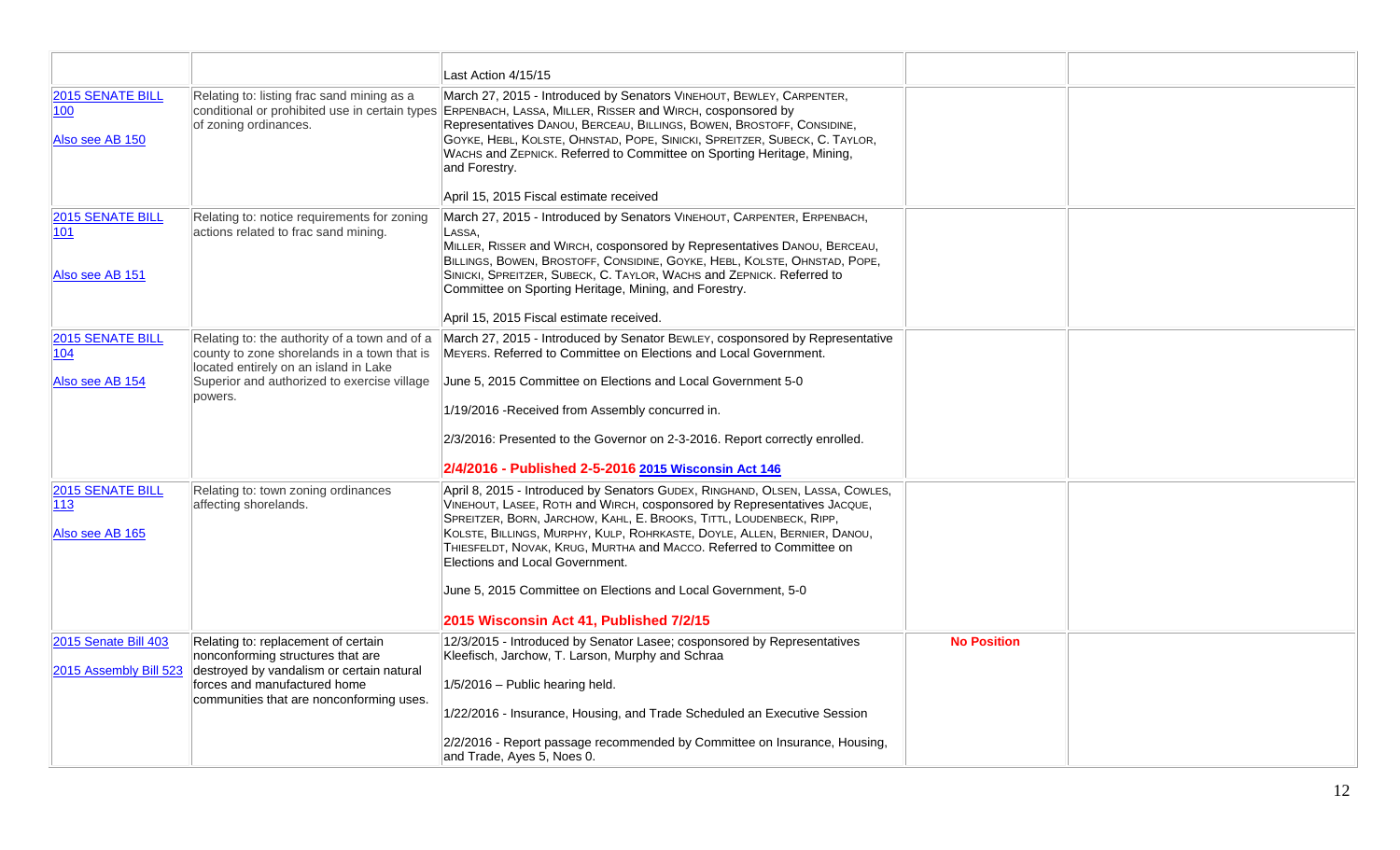| 2015 Senate Bill 446<br>2015 Assembly Bill 583 | Relating to: lodging establishments and<br>restricting a local government's ability to<br>prohibit or restrict a person from renting out<br>of the person's residential dwelling. | 12/10/2015- Introduced by Senator Lasee; cosponsored by Representatives Allen,<br>Craig, Jarchow, Kulp, Murphy, Rohrkaste and R. Brooks<br>12/17/2015 - Public hearing held.<br>1/13/2016 - Fiscal estimate received.<br>2/19/2016: Senate Amendment 3 offered by Senator Lasee<br>2/18/2016: Government Operations and Consumer Protection Scheduled an<br>Executive Session<br>2/23/2016: Executive action taken<br>2/23/2016: Report adoption of Senate Amendment 1 recommended by Committee<br>on Government Operations and Consumer Protection, Ayes 4, Noes 1<br>2/23/2016: Report adoption of Senate Amendment 3 recommended by Committee<br>on Government Operations and Consumer Protection, Ayes 4, Noes 1<br>2/23/2016: Report passage as amended recommended by Committee on<br>Government Operations and Consumer Protection, Ayes 4, Noes 1 put in<br>Committee on Senate Organization<br>2/23/2016: Available for scheduling |                        |  |
|------------------------------------------------|-----------------------------------------------------------------------------------------------------------------------------------------------------------------------------------|---------------------------------------------------------------------------------------------------------------------------------------------------------------------------------------------------------------------------------------------------------------------------------------------------------------------------------------------------------------------------------------------------------------------------------------------------------------------------------------------------------------------------------------------------------------------------------------------------------------------------------------------------------------------------------------------------------------------------------------------------------------------------------------------------------------------------------------------------------------------------------------------------------------------------------------------|------------------------|--|
| 2015 Senate Bill 458                           | <b>RELATING TO: INFORMATION REQUIRED ON</b><br>BUILDING PERMIT FORMS AND REPORTING                                                                                                | 12/18/2015 - Introduced by Senator Olsen; cosponsored by Representatives<br>Jagler, Allen, Kahl, Kulp and T. Larson                                                                                                                                                                                                                                                                                                                                                                                                                                                                                                                                                                                                                                                                                                                                                                                                                         | <b>Opposed in Part</b> |  |
| 2015 Assembly Bill 571                         | <b>REQUIREMENTS FOR MUNICIPALITIES THAT ISSUE</b><br><b>BUILDING PERMITS.</b>                                                                                                     | 1/14/2016 - Public hearing held.                                                                                                                                                                                                                                                                                                                                                                                                                                                                                                                                                                                                                                                                                                                                                                                                                                                                                                            |                        |  |
|                                                |                                                                                                                                                                                   | 1/19/2016 - Senate Amendment 1 to Senate Substitute Amendment 1 offered by<br>Senator Olsen                                                                                                                                                                                                                                                                                                                                                                                                                                                                                                                                                                                                                                                                                                                                                                                                                                                 |                        |  |
| 2015 Senate Bill 493                           | Relating to: regulation of aquaculture and<br>fish farms.                                                                                                                         | 1/4/2016 Sen. Introduced by Senators Tiffany and Gudex; cosponsored by<br>Representatives Czaja, Horlacher, Murphy, Jarchow, T. Larson and Brandtjen                                                                                                                                                                                                                                                                                                                                                                                                                                                                                                                                                                                                                                                                                                                                                                                        | <b>No Position</b>     |  |
| 2015 Assembly Bill 640                         |                                                                                                                                                                                   | 1/5/2016 - Public hearing held.                                                                                                                                                                                                                                                                                                                                                                                                                                                                                                                                                                                                                                                                                                                                                                                                                                                                                                             |                        |  |
|                                                |                                                                                                                                                                                   | 1/14/2016 - Report passage recommended by Committee on Sporting Heritage,<br>Mining, and Forestry, Ayes 3, Noes 2                                                                                                                                                                                                                                                                                                                                                                                                                                                                                                                                                                                                                                                                                                                                                                                                                           |                        |  |
|                                                |                                                                                                                                                                                   | 1/28/2016 - Fiscal estimate received.                                                                                                                                                                                                                                                                                                                                                                                                                                                                                                                                                                                                                                                                                                                                                                                                                                                                                                       |                        |  |
|                                                |                                                                                                                                                                                   |                                                                                                                                                                                                                                                                                                                                                                                                                                                                                                                                                                                                                                                                                                                                                                                                                                                                                                                                             |                        |  |
|                                                |                                                                                                                                                                                   |                                                                                                                                                                                                                                                                                                                                                                                                                                                                                                                                                                                                                                                                                                                                                                                                                                                                                                                                             |                        |  |
|                                                |                                                                                                                                                                                   |                                                                                                                                                                                                                                                                                                                                                                                                                                                                                                                                                                                                                                                                                                                                                                                                                                                                                                                                             |                        |  |
|                                                |                                                                                                                                                                                   |                                                                                                                                                                                                                                                                                                                                                                                                                                                                                                                                                                                                                                                                                                                                                                                                                                                                                                                                             |                        |  |
|                                                |                                                                                                                                                                                   |                                                                                                                                                                                                                                                                                                                                                                                                                                                                                                                                                                                                                                                                                                                                                                                                                                                                                                                                             |                        |  |
|                                                |                                                                                                                                                                                   |                                                                                                                                                                                                                                                                                                                                                                                                                                                                                                                                                                                                                                                                                                                                                                                                                                                                                                                                             |                        |  |
|                                                |                                                                                                                                                                                   |                                                                                                                                                                                                                                                                                                                                                                                                                                                                                                                                                                                                                                                                                                                                                                                                                                                                                                                                             |                        |  |
|                                                |                                                                                                                                                                                   |                                                                                                                                                                                                                                                                                                                                                                                                                                                                                                                                                                                                                                                                                                                                                                                                                                                                                                                                             |                        |  |
|                                                |                                                                                                                                                                                   |                                                                                                                                                                                                                                                                                                                                                                                                                                                                                                                                                                                                                                                                                                                                                                                                                                                                                                                                             |                        |  |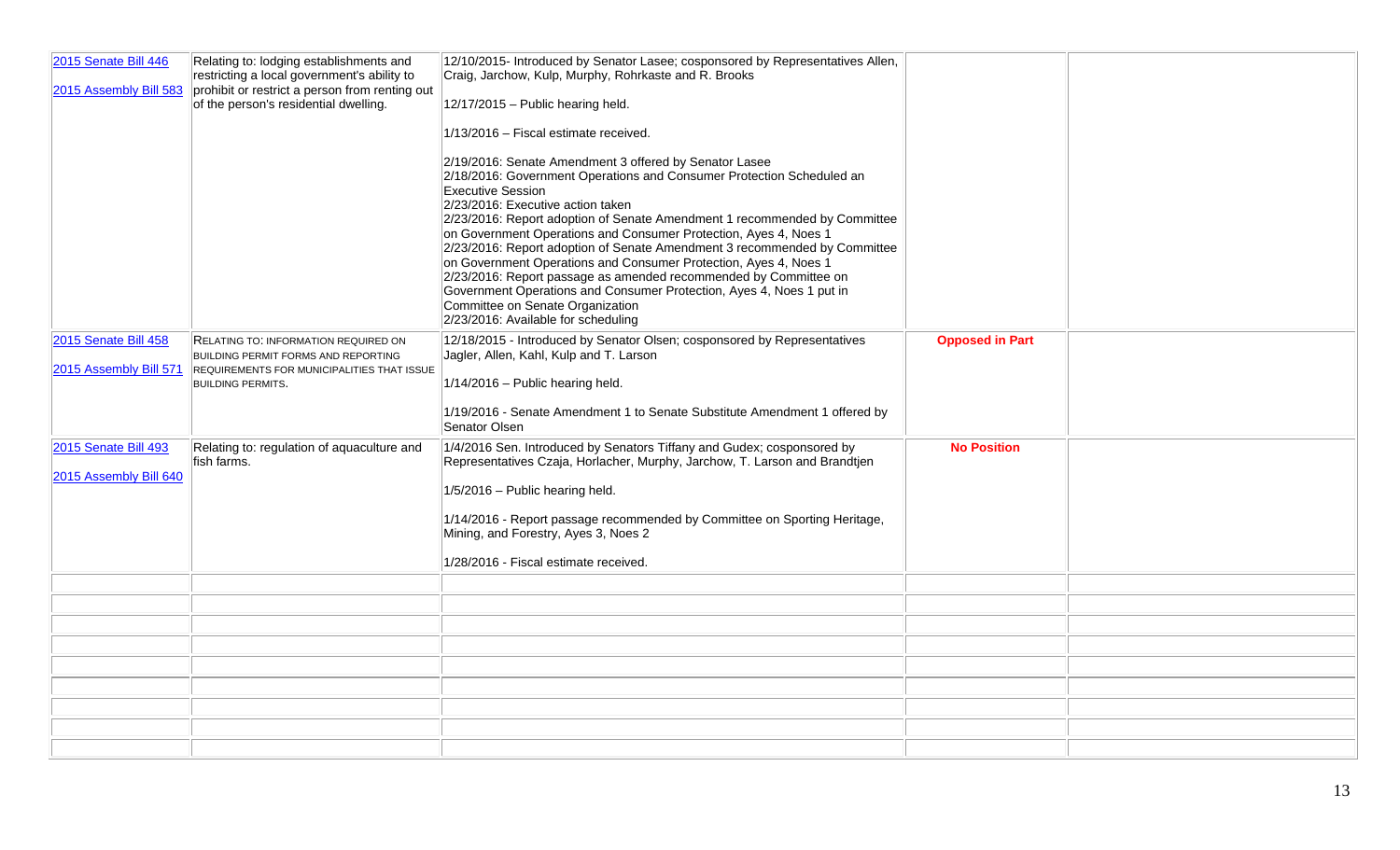## **Assembly/Senate Joint Resolutions**

#### **Clearinghouse Rules**

| Proposal | <b>Description</b> | <b>Current Status</b> | <b>WCCA Position</b> | <b>Position Explanation</b> |
|----------|--------------------|-----------------------|----------------------|-----------------------------|
|          |                    |                       |                      |                             |
|          |                    |                       |                      |                             |
|          |                    |                       |                      |                             |
|          |                    |                       |                      |                             |
|          |                    |                       |                      |                             |
|          |                    |                       |                      |                             |

#### **Recent Court Decisions**

| Appeal #                                                                               | Issue                                                                                                                                                                                                                                                                                                                                                                                                                                                                                                                                                                                                                                                                                                                                                                                                                                                                                                                                                                                                                                                                                                                                                                                                                                                                                                                                                                                                                                                                                    | Date / Court                                                                                                                                                                                                                                                                                                                                                                                                                                                                                                                                                                                                                                                                                         |
|----------------------------------------------------------------------------------------|------------------------------------------------------------------------------------------------------------------------------------------------------------------------------------------------------------------------------------------------------------------------------------------------------------------------------------------------------------------------------------------------------------------------------------------------------------------------------------------------------------------------------------------------------------------------------------------------------------------------------------------------------------------------------------------------------------------------------------------------------------------------------------------------------------------------------------------------------------------------------------------------------------------------------------------------------------------------------------------------------------------------------------------------------------------------------------------------------------------------------------------------------------------------------------------------------------------------------------------------------------------------------------------------------------------------------------------------------------------------------------------------------------------------------------------------------------------------------------------|------------------------------------------------------------------------------------------------------------------------------------------------------------------------------------------------------------------------------------------------------------------------------------------------------------------------------------------------------------------------------------------------------------------------------------------------------------------------------------------------------------------------------------------------------------------------------------------------------------------------------------------------------------------------------------------------------|
| <b>Heef Realty and</b><br>Investments, LLP v.<br>City of Cedarburg<br>Board of Appeals | <b>Regulation of Short-term rentals</b><br>In Heef Realty and Investments, LLP v. City of Cedarburg Board of Appeals, the Wisconsin Court of Appeals addressed the question of whether<br>short---term rental is a permitted use for property in a single---family residential district under the City of Cedarburg's zoning ordinance. The owners of<br>two homes initiated the lawsuit after the City's Board of Appeals decided that the City's zoning ordinance did not permit the short---term rental of homes in<br>a single---family district. The circuit court disagreed with the Board's interpretation of the City's zoning ordinance and reversed the decision of the Board.<br>The Court of Appeals affirmed the order of the circuit court.<br>In their argument before the Court, the homeowners pointed out that the City's zoning ordinance allowed long---term rentals and that there was no<br>definition of the minimum time period allowed. The city's building inspector also testified that second homes and vacation homes are permitted uses within<br>residential zones. The City's zoning ordinance listed "single---family dwellings" as a permitted use in the single---family residential district. The ordinance<br>defined "dwelling" as "[a]ny building or portion thereof designed or used exclusively as a residence and having cooking facilities, but not including boarding or<br>lodging houses, motels, hotels, tents, cabins, or mobile homes." | The Court of Appeals noted that the<br>language of the City's ordinance is<br>about the use of property, not the<br>duration of that use. The Court stated<br>this case was about whether a zoning<br>board can arbitrarily impose<br>time/occupancy restrictions in a<br>residential zone where there are<br>none adopted by the City. Here the<br>Court found the Board lacked that<br>authority given that the concept of<br>"residential" did not distinguish<br>between short---term and long---term<br>occupancy. According to the Court, "[i]f<br>the City is going to draw a line<br>requiring a certain time period of<br>occupancy in order for property to<br>be considered a dwelling or |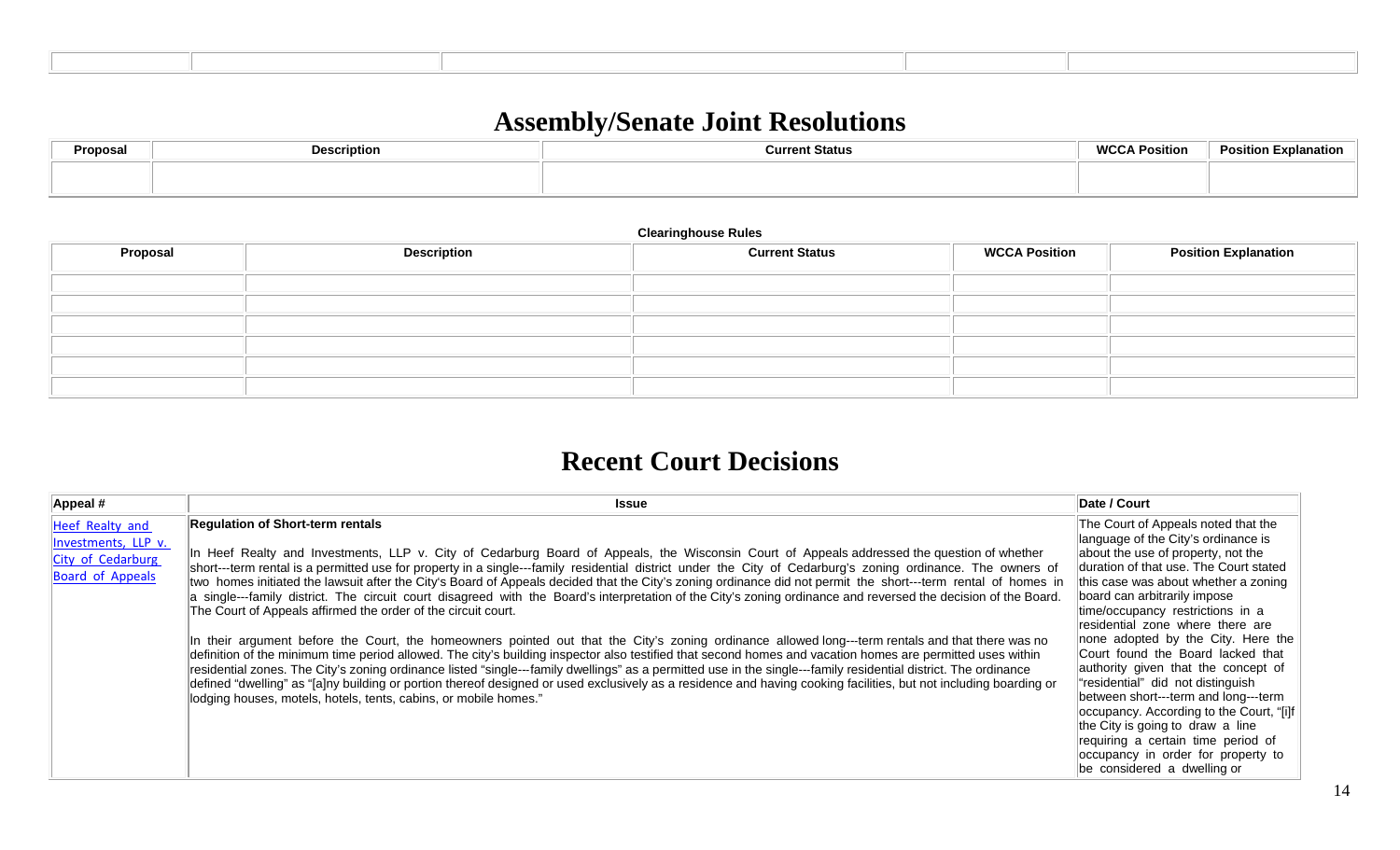|                                                 |                                                                                                                                                                                                                                                                                                                                         | residence, then it needs to do so by<br>enacting clear and unambiguous law." |
|-------------------------------------------------|-----------------------------------------------------------------------------------------------------------------------------------------------------------------------------------------------------------------------------------------------------------------------------------------------------------------------------------------|------------------------------------------------------------------------------|
|                                                 |                                                                                                                                                                                                                                                                                                                                         | The case is recommended for<br>publication in the official reports.          |
| <b>Oneida Seven</b>                             | Decision to Rescind Conditional Use Permit Not Based on Substantial Evidence                                                                                                                                                                                                                                                            |                                                                              |
| Generations<br><b>Corporation and Green</b>     |                                                                                                                                                                                                                                                                                                                                         |                                                                              |
| <b>Bay Renewable</b>                            | 2015 WI 50, involved a challenge to the City of<br>Green Bay Common Council's decision to rescind a conditional use permit (CUP) issued to Oneida Seven Generations for a proposed waste to energy facility.                                                                                                                            |                                                                              |
| Energy, LLC, v. City of<br><b>Green Bay</b>     | The Common Council initially voted to grant the permit but citizens concerned about the environmental impact of the facility subsequently convinced the                                                                                                                                                                                 |                                                                              |
|                                                 | Common Council to rescind the CUP on the grounds that Oneida Seven Generations misrepresented the environmental impact of the facility. Following a<br>review of the record, the Wisconsin Supreme Court concluded that the City's decision to rescind the CUP was not based on substantial evidence. The Court's                       |                                                                              |
|                                                 | decision affirmed a similar conclusion by the Wisconsin Court of Appeals reversing the City's decision to rescind the CUP.                                                                                                                                                                                                              |                                                                              |
| Muellenberg v. State of<br><b>Wisconsin DOT</b> | Court Had Discretionary Authority to Modify Easement                                                                                                                                                                                                                                                                                    | This case was recommended for                                                |
|                                                 | The Muellenbergs live north of Hudson and have an easement over adjacent parcels that provides access to the St. Croix River. They accessed the easement                                                                                                                                                                                | Publication in the official reports.                                         |
|                                                 | from Highway 35 by using a neighboring driveway. The owners of the neighboring property had given them permission to use the driveway. As part of the new                                                                                                                                                                               |                                                                              |
|                                                 | Stillwater Bridge project, the Wisconsin Department of Transportation (DOT) planned to remove the driveway and create a new trail to allow access to the<br>easement. The Muellenbergs brought this lawsuit to stop the DOT from changing the access to the easement. The circuit court found that the new trail was                    |                                                                              |
|                                                 | comparable to the original access to the easement. The circuit court then determined it had discretionary authority to modify the original easement to include<br>the new trail. The Muellenbergs                                                                                                                                       |                                                                              |
|                                                 | then filed this appeal arguing the circuit court did not have the authority to modify the original easement. After reviewing applicable law, the Court of Appeals                                                                                                                                                                       |                                                                              |
|                                                 | agreed that the circuit court had the authority to modify the easement on the ground that the fulfillment of its original purpose was no longer possible. The Court<br>of Appeals also concluded that the circuit court had not erroneously exercised its discretion in modifying the easement.                                         |                                                                              |
|                                                 |                                                                                                                                                                                                                                                                                                                                         |                                                                              |
|                                                 |                                                                                                                                                                                                                                                                                                                                         |                                                                              |
| <b>Vilas County v. Accola</b>                   | <b>Short term rentals</b>                                                                                                                                                                                                                                                                                                               | The case is not recommended for                                              |
|                                                 | The Court of Appeals provided an interesting(?) example of what it means by "clear and unambiguous law" in the case Vilas County v. Accola. The Accola's<br>purchased a single family detached home on a lake in the Town of Presque Isle. Shortly after they purchased the property, the Accolas began advertising it for              | publication in the official reports.                                         |
|                                                 | rent on the internet for stays as short as two nights. The Town has                                                                                                                                                                                                                                                                     |                                                                              |
|                                                 | adopted County Zoning and the home is on a parcel zoned R-1 under the Vilas County Zoning Ordinance. The County later notified the Accolas that single-                                                                                                                                                                                 |                                                                              |
|                                                 | family residences in the R-1 district could not be rented for periods of less than one month. The County argued that rental of single-family residences for a                                                                                                                                                                           |                                                                              |
|                                                 | period of less than a month could only occur in the R-L district and began an enforcement action to prevent the rental of the property.                                                                                                                                                                                                 |                                                                              |
|                                                 | The Accolas argued that the County's ordinance did not unambiguously prohibit rental of single-family detached units in the R-1 district for periods of less than                                                                                                                                                                       |                                                                              |
|                                                 | one month. Citing the Heef case, the Wisconsin Court of Appeals agreed that if the Court only looked at the R-1 district, the ordinance did not unambiguously<br>prohibit the short-term rental of single-family dwelling units. The Court, however, said that the R-1 district must be read in context with the RL district. The Court |                                                                              |
|                                                 | notes that although the RL district does not distinguish between short-term and long-term rentals, the Court agreed with the County's interpretation that the                                                                                                                                                                           |                                                                              |
|                                                 | phrase "rental of residential dwelling unit" must be read in context with the definition of transient lodging in the purpose statement of the RL district which<br>contains a one month time limitation.                                                                                                                                |                                                                              |
|                                                 |                                                                                                                                                                                                                                                                                                                                         |                                                                              |
|                                                 | In holding that the Zoning Ordinance "unambiguously prohibits short-term rentals of single-family detached units in the R-1 district" of the County's general<br>zoning ordinance, the Court notes that all permitted uses in the R-1 district are also permitted uses in the RL district. The Court then concludes that when the       |                                                                              |
|                                                 | ordinance "states that rental of residential dwelling units is permitted in the RL district, it actually means that rental of single-family detached dwelling units is                                                                                                                                                                  |                                                                              |
|                                                 | permitted in the RL district." Considering the language of the R-1 district with the RL district "leads to the inescapable conclusion that the rental of single-family                                                                                                                                                                  |                                                                              |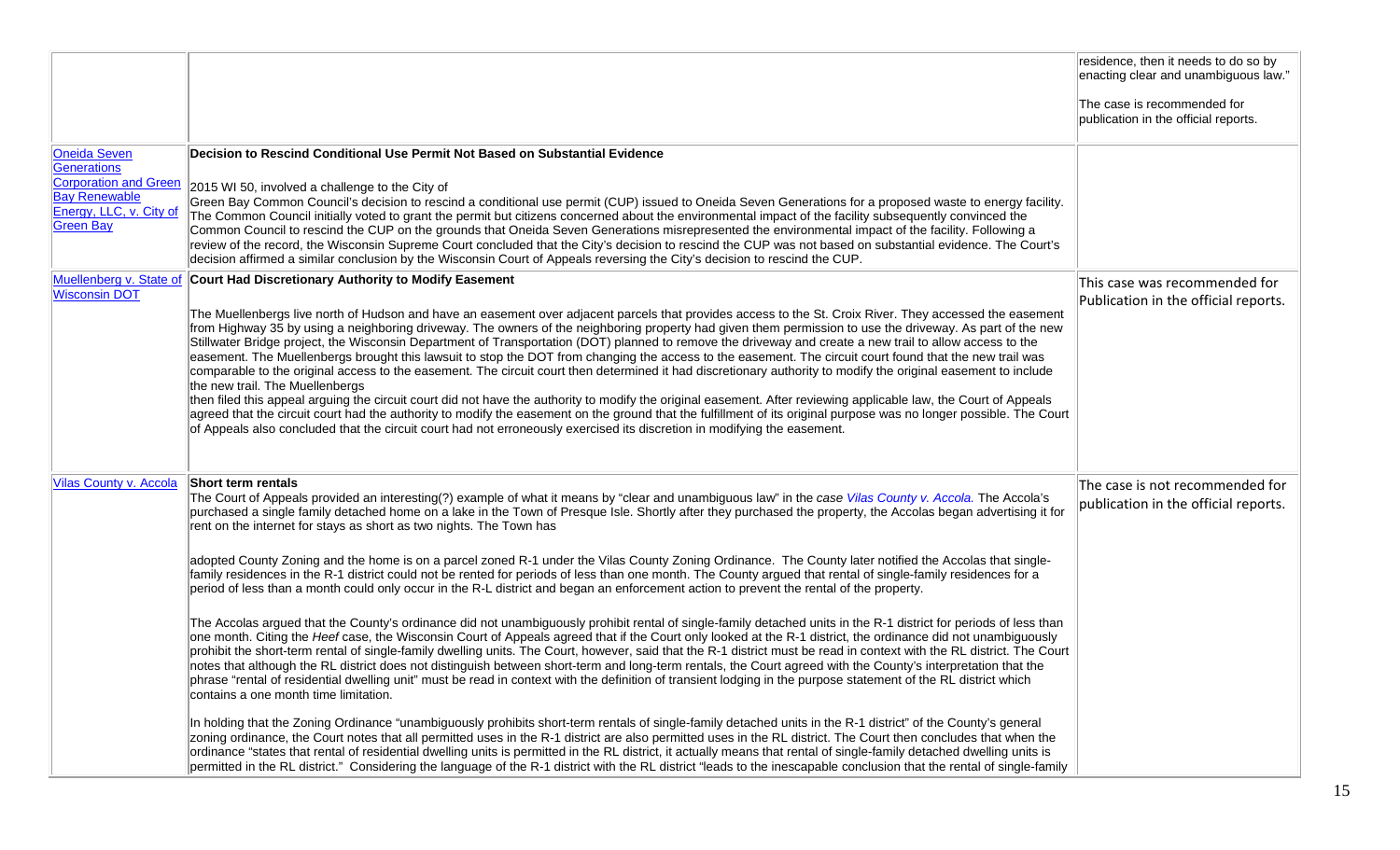|                                                                                         | detached dwelling units for periods of less than one month is not a permitted use in the R-1 district."                                                                                                                                                                                                                                                                                                                                                                                                                                                                                                                                                                                                                                                                                                                                                                                                                                                                                                                                                                                                                                                                                                                                                                                                                                                                                                                                 |  |
|-----------------------------------------------------------------------------------------|-----------------------------------------------------------------------------------------------------------------------------------------------------------------------------------------------------------------------------------------------------------------------------------------------------------------------------------------------------------------------------------------------------------------------------------------------------------------------------------------------------------------------------------------------------------------------------------------------------------------------------------------------------------------------------------------------------------------------------------------------------------------------------------------------------------------------------------------------------------------------------------------------------------------------------------------------------------------------------------------------------------------------------------------------------------------------------------------------------------------------------------------------------------------------------------------------------------------------------------------------------------------------------------------------------------------------------------------------------------------------------------------------------------------------------------------|--|
|                                                                                         |                                                                                                                                                                                                                                                                                                                                                                                                                                                                                                                                                                                                                                                                                                                                                                                                                                                                                                                                                                                                                                                                                                                                                                                                                                                                                                                                                                                                                                         |  |
| <b>Wisconsin Realtors</b><br>Assoc. v. Public                                           | Housing Impact Report Not Required For State Wind Energy Rules                                                                                                                                                                                                                                                                                                                                                                                                                                                                                                                                                                                                                                                                                                                                                                                                                                                                                                                                                                                                                                                                                                                                                                                                                                                                                                                                                                          |  |
| <b>Service Commission</b><br>of Wisconsin                                               | In Wisconsin Realtors Assoc. v. Public Service Commission of Wisconsin, 2015 WI 63, the Wisconsin Supreme Court held that housing impact<br>report was not required as a matter of law when the Public Service Commission (PSC) developed the wind facility siting rules in 2012.<br>The Wisconsin Administrative Procedures Act requires that if any rule proposed by a state agency (including the PSC) "directly or substantially<br>affects the development, construction, cost, or availability of housing in this state," then the Department of Commerce [now the Department<br>of Administration] shall prepare a "housing impact report" before that rule is submitted to the Legislative Council staff. Wis. Stat. §<br>$ 227.115(2) $ .<br>The Wisconsin Realtors Association initiated this lawsuit arguing that the wind energy rules, Wis. Admin. Code ch. PSC 128, titled "Wind<br>Energy Systems," were invalid because the PSC failed to prepare a housing impact report during the promulgation of the rules.<br>In a decision written by Justice Abrahamson, the Wisconsin Supreme Court concluded that the texts of the governing statutes and the wind<br>energy rules did not demonstrate as a matter of law that the rules directly or substantially affect the development, construction, cost, or<br>availability of housing in Wisconsin. Chief Justice Roggensack and Justice Ziegler dissented in the case. |  |
| The Journal Times v.                                                                    | <b>Attorney Fees Not Allowed in Public Records Case</b>                                                                                                                                                                                                                                                                                                                                                                                                                                                                                                                                                                                                                                                                                                                                                                                                                                                                                                                                                                                                                                                                                                                                                                                                                                                                                                                                                                                 |  |
| <b>City of Racine Board</b><br>of Police and Fire<br><b>Commissioners</b>               | The Journal Times v. City of Racine Board of Police and Fire Commissioners, 2015 WI 56, involved an action by the Journal Times to recover<br>reasonable attorney fees related to the newspaper's efforts to collect information related to a meeting held in closed session by the<br>Commission.<br>The Commission initially denied the records requests but later provided the requested information. At the time of the request and at the time<br>that the information was provided, no record existed that could have been responsive to the request. The Wisconsin Supreme Court                                                                                                                                                                                                                                                                                                                                                                                                                                                                                                                                                                                                                                                                                                                                                                                                                                                 |  |
| The Voice of                                                                            | concluded the newspaper had not prevailed in "substantial part" and was therefore not entitled to attorney fees.<br>Notes Are Not "Records" Under State's Public Records Law                                                                                                                                                                                                                                                                                                                                                                                                                                                                                                                                                                                                                                                                                                                                                                                                                                                                                                                                                                                                                                                                                                                                                                                                                                                            |  |
| <b>Wisconsin Rapids,</b><br>LLC v. Wisconsin<br>Rapids Public School<br><b>District</b> | The Voice of Wisconsin Rapids, LLC v. Wisconsin Rapids Public School District, involved a request by the newspaper for access to records<br>involving the school district's investigation into allegations of impropriety surrounding a school athletic program. As part of the investigation,<br>district employees conducted interviews of people related to the program. The newspaper sought disclosure of the notes but the district<br>refused to release the notes. The newspaper then sued the district. The Wisconsin Court of Appeals held that the district did not need to<br>produce the documents because they fell within the exemption under the public records law for notes prepared for the originator's personal<br>use.                                                                                                                                                                                                                                                                                                                                                                                                                                                                                                                                                                                                                                                                                            |  |
|                                                                                         | The case is recommended for publication in the official reports.                                                                                                                                                                                                                                                                                                                                                                                                                                                                                                                                                                                                                                                                                                                                                                                                                                                                                                                                                                                                                                                                                                                                                                                                                                                                                                                                                                        |  |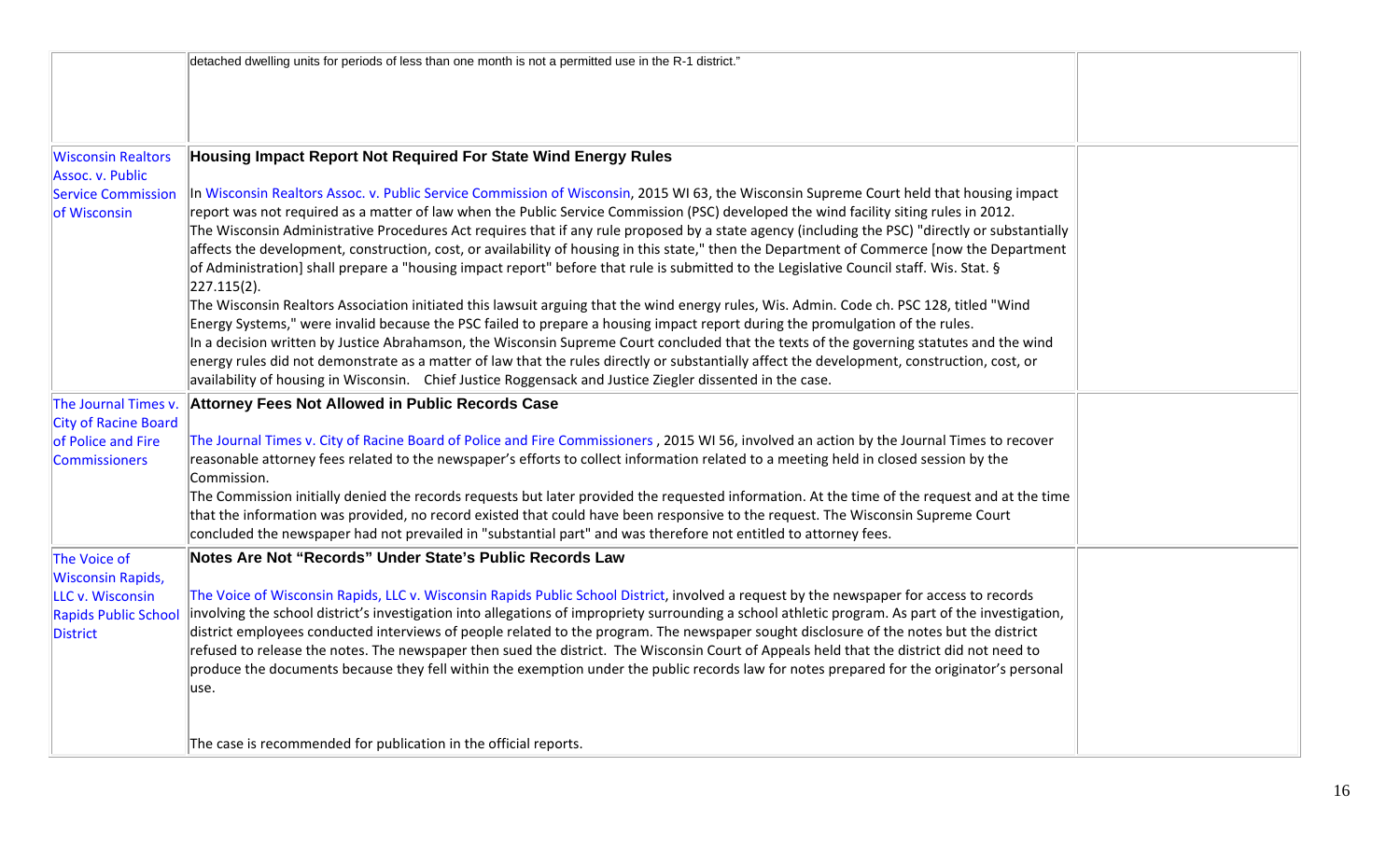| Miller v. City of Monona Court Affirms Dismissal of Class of One Equal Protection Claim in Failed Development Project<br>The Seventh Circuit Court of Appeals once again expressed its reluctance to review local land use matters in Miller v. City of Monona.                                                                                                                                                                                                                                                                                                                                                                                                                                                                                                                                                                                                                                                                                                                                                                                                                                         |
|---------------------------------------------------------------------------------------------------------------------------------------------------------------------------------------------------------------------------------------------------------------------------------------------------------------------------------------------------------------------------------------------------------------------------------------------------------------------------------------------------------------------------------------------------------------------------------------------------------------------------------------------------------------------------------------------------------------------------------------------------------------------------------------------------------------------------------------------------------------------------------------------------------------------------------------------------------------------------------------------------------------------------------------------------------------------------------------------------------|
| In September 2004, Stephanie Miller applied to the City of Monona for permission to build a four-unit condominium project on a lot she owned in Monona. At<br>the prompting of the City, Miller purchased a neighboring lot and resubmitted her application as a request to build a 10-unit project. The plan commission<br>subsequently suggested changes to Miller's plan and Miller's architect again revised the plans and resubmitted them in September 2005.                                                                                                                                                                                                                                                                                                                                                                                                                                                                                                                                                                                                                                      |
| In January 2006, an inspection uncovered asbestos on both of her lots. In March 2006, Miller's architect informed the City that the project had stalled because<br>Miller was in negotiations with neighboring property owners about their involvement in a still larger development project. Later that month, Miller's negotiations<br>with the neighbors broke down.                                                                                                                                                                                                                                                                                                                                                                                                                                                                                                                                                                                                                                                                                                                                 |
| In June 2006, Miller obtained permission from the State of Wisconsin to demolish the buildings and remove the asbestos. The exterior asbestos removal was<br>completed in July but then the City's building inspector issued citations to Miller for creating a public nuisance and working without a proper permit from the<br>City. The City also informed Miller that she needed a local razing permit to demolish the houses. She then obtained a permit allowing demolition through July<br>30, but the Wisconsin Department of Natural Resources (DNR) issued a "stop work" order because of asbestos debris and interior asbestos on Miller's<br>property.                                                                                                                                                                                                                                                                                                                                                                                                                                       |
| On July 20, a professional contractor removed the interior asbestos in compliance with DNR requirements. The City then ordered Miller to erect a fence around<br>her property and warned her that a fine of \$2,000 per day was being imposed for the code violations on her property. The City provided Miller with a letter from<br>the Building Inspector stating that the property was a public nuisance because of the partial<br>demolition.                                                                                                                                                                                                                                                                                                                                                                                                                                                                                                                                                                                                                                                      |
| In August, Miller erected the fence and completed the asbestos abatement. In September, Miller tried to contact DNR to confirm compliance with the DNR<br>orders, but the appropriate staff person at DNR was unavailable. She sought to move forward on her project without this final approval, but was told by City<br>officials that she had to wait until the DNR approved the asbestos removal and until she paid outstanding fines.                                                                                                                                                                                                                                                                                                                                                                                                                                                                                                                                                                                                                                                              |
| On October 3, 2006, before approval of the asbestos removal, the City's building inspector informed Miller that she needed to remove a garage, pier, boat hoist,<br>and driveway from her property. Six days later, the building inspector issued Miller citations for not razing these structures and for not filling the lots to the<br>proper grade. Miller obtained a razing permit for the garage within two days and razed the garage within two weeks. In November, the building inspector<br>reported to the plan commission that the final inspection of Miller's property had been satisfactory.                                                                                                                                                                                                                                                                                                                                                                                                                                                                                              |
| Despite the satisfactory inspection, the City would not allow Miller to continue construction until her outstanding citations were resolved. In April 2007, the City<br>ordered Miller to take down the fence, which she did. Miller went to trial in municipal court on her citations for code violations.                                                                                                                                                                                                                                                                                                                                                                                                                                                                                                                                                                                                                                                                                                                                                                                             |
| In February 2009, the municipal court issued a decision rejecting three of the four citations against Miller. The court upheld the citation for starting demolition<br>without a proper permit, and ordered Miller to pay \$671 to the City. After the trial, the City refused to adjust the taxes on Miller's property to reflect the<br>demolitions. Miller contacted the Dane County Treasurer, who had the assessment corrected.<br>In April 2010, Miller filed this lawsuit, alleging that the City of Monona had intentionally treated her differently than others similarly situated without a rational<br>basis. For a comparator, she pointed to Kevin Metcalfe—the son of another former Monona mayor—and alleged that he had applied and gained approval for a<br>45-unit condominium development on the same street as her project without opposition. Miller alleged that the City's actions violated the Equal Protection<br>Clause of the 14th Amendment to the United States Constitution. The U.S. Supreme Court has held that the Equal Protection Clause can protect a class of one. |
| The Seventh Circuit Court of Appeals acknowledged that state and local land use decisions are entitled to great deference when constitutional claims are raised<br>in federal court: "Thus even if we disagree with a land-use decision made by local officials, there is no class-of-one claim unless the plaintiff is able to show that<br>there was no rational basis for the officials' actions." Citing the asbestos and building code problems, the Court concluded there was a rational basis for the<br>City's actions and agreed that Miller's Equal Protection claim failed.                                                                                                                                                                                                                                                                                                                                                                                                                                                                                                                  |